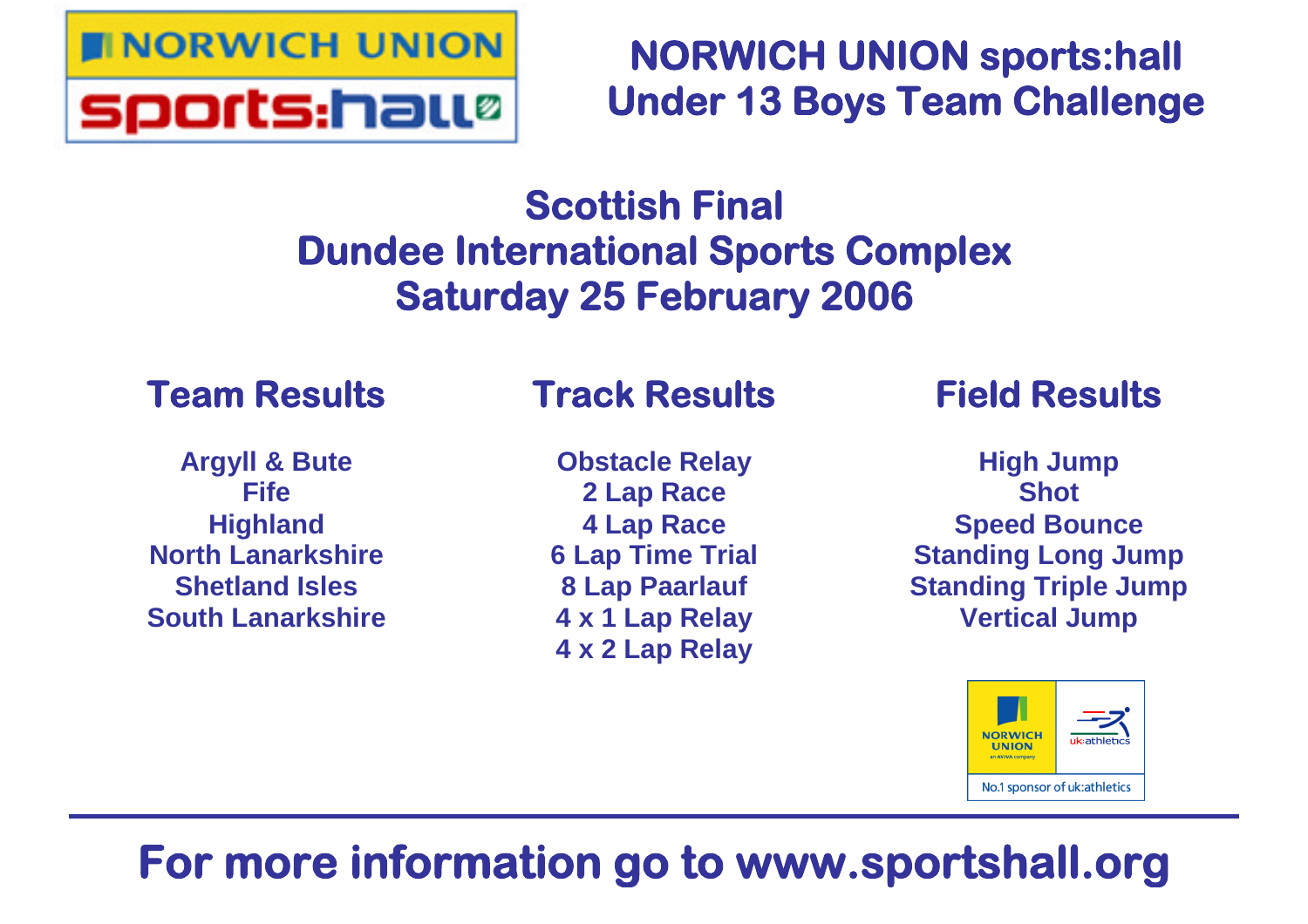### **Competition Results**

|         | <b>Competition:</b><br><b>NUS-Scottish Final Under 13 Boys</b> |        |              |    |    |     | Venue: |     |     |     |    |    |    |            |            |     | <b>Date</b><br>Dundee International Sports Complex 25 Feb 2006 |
|---------|----------------------------------------------------------------|--------|--------------|----|----|-----|--------|-----|-----|-----|----|----|----|------------|------------|-----|----------------------------------------------------------------|
| Ranking | Team                                                           | Colour | <b>Score</b> | ΟR | P8 | 4x1 | 4x2    | 2LR | 4LR | 6LR | HJ | S  | SВ | <b>SLJ</b> | <b>STJ</b> | VJ  |                                                                |
|         | Argyll & Bute                                                  | orange | 690          | 60 | 60 | 70  | 70     | 36  | 54  | 48  | 53 | 38 | 53 | 48         | 48         | -52 |                                                                |
|         | Fife                                                           | red    | 606          | 40 | 70 | 50  | 50     | 42  | 50  | 46  | 51 | 56 | 27 | 34         | 40         | 50  |                                                                |
|         | North Lanarkshire                                              | roval  | 489          | 20 | 40 | 60  | 60     | 44  | 32  | 32  | 26 | 26 | 47 | 36         | 40         | 26  |                                                                |
|         | Shetland Isles                                                 | sky    | 472          | 70 | 20 | 40  | 40     | 50  | 40  | 24  | 18 | 20 | 50 | 34         | 36         | 30  |                                                                |
|         | Highland                                                       | green  | 453          | 50 | 50 | 20  | 20     | 20  | 22  | 40  | 26 | 46 | 27 | 54         | 34         | 44  |                                                                |
|         | South Lanarkshire                                              | navy   | 414          | 30 | 30 | 30  | 30     | 36  | 30  | 38  | 46 | 42 | 24 | 22         | 30         | -26 |                                                                |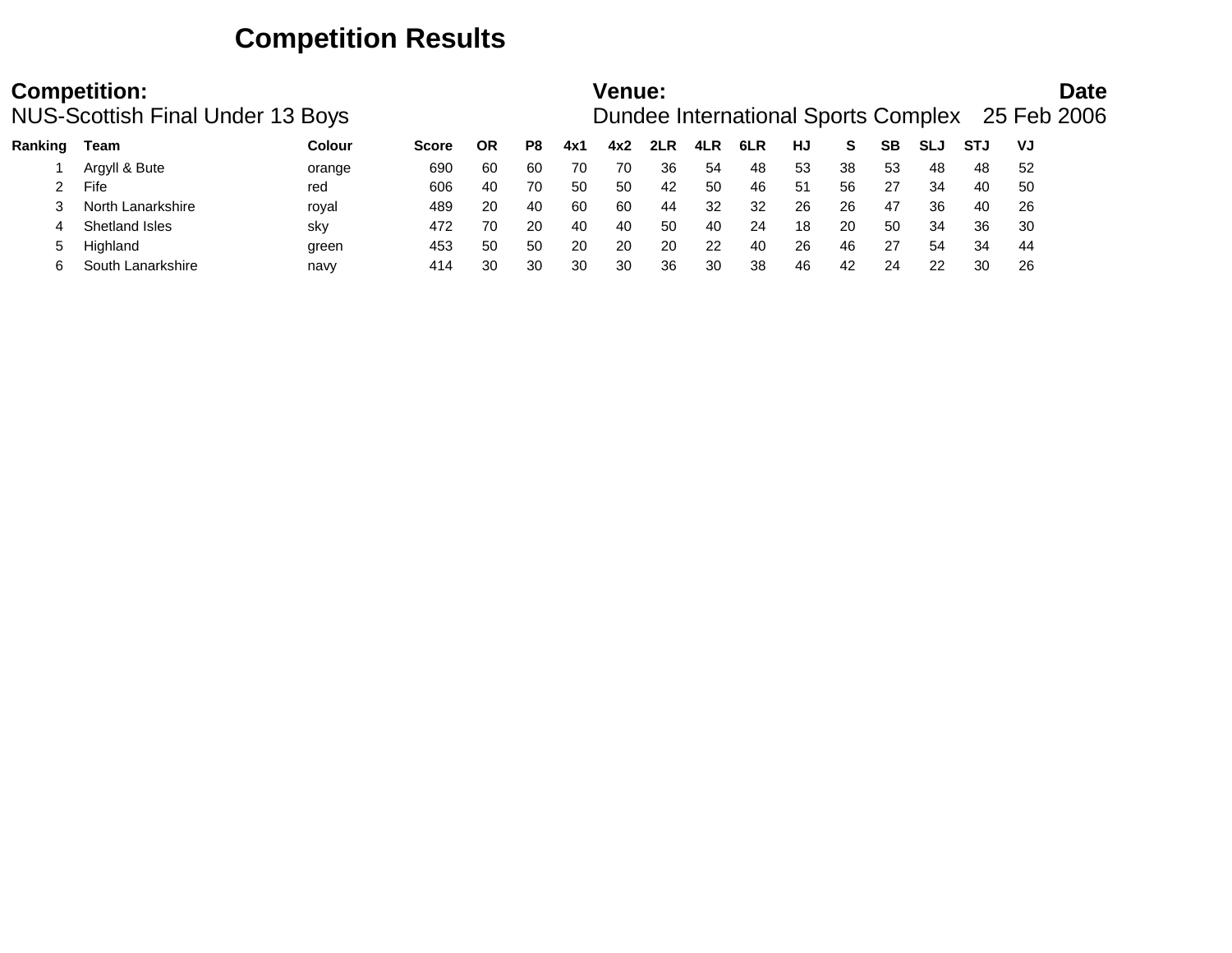## **Team Results Argyll & Bute (orange)**

|         | <b>Competition:</b> |                                         |        |              |           |                |      | Venue:            |      |                   |                                     |       |    |           |            |                     |                | <b>Date</b>   |
|---------|---------------------|-----------------------------------------|--------|--------------|-----------|----------------|------|-------------------|------|-------------------|-------------------------------------|-------|----|-----------|------------|---------------------|----------------|---------------|
|         |                     | <b>NUS-Scottish Final Under 13 Boys</b> |        |              |           |                |      |                   |      |                   | Dundee International Sports Complex |       |    |           |            |                     |                | 25 Feb 2006   |
| Ranking | Team                |                                         | Colour | <b>Score</b> | <b>OR</b> | P <sub>8</sub> | 4x1  | 4x2               | 2LR  | 4LR               | 6LR                                 | HJ    | S  | <b>SB</b> | <b>SLJ</b> | <b>STJ</b>          | VJ             |               |
|         | Argyll & Bute       |                                         | orange | 690          | 60        | 60             | 70   | 70                | 36   | 54                | 48                                  | 53    | 38 | 53        | 48         | 48                  | 52             |               |
| 2       | Fife                |                                         | red    | 606          | 40        | 70             | 50   | 50                | 42   | 50                | 46                                  | 51    | 56 | 27        | 34         | 40                  | 50             |               |
| 3       | North Lanarkshire   |                                         | royal  | 489          | 20        | 40             | 60   | 60                | 44   | 32                | 32                                  | 26    | 26 | 47        | 36         | 40                  | 26             |               |
| 4       | Shetland Isles      |                                         | sky    | 472          | 70        | 20             | 40   | 40                | 50   | 40                | 24                                  | 18    | 20 | 50        | 34         | 36                  | 30             |               |
| 5       | Highland            |                                         | green  | 453          | 50        | 50             | 20   | 20                | 20   | 22                | 40                                  | 26    | 46 | 27        | 54         | 34                  | 44             |               |
| 6       | South Lanarkshire   |                                         | navy   | 414          | 30        | 30             | 30   | 30                | 36   | 30                | 38                                  | 46    | 42 | 24        | 22         | 30                  | 26             |               |
|         | <b>Comp No Name</b> |                                         |        | <b>Event</b> |           | Perf1          |      | Perf <sub>2</sub> |      | Perf <sub>3</sub> |                                     | Perf4 |    |           |            | <b>Best Ranking</b> |                | <b>Points</b> |
|         |                     | <b>lain MacDowell</b>                   |        | 4LR          |           | 48.1           |      | 44.4              |      |                   |                                     |       |    | 44.4      |            |                     | 2              | 28            |
|         |                     | Iain MacDowell                          |        | <b>SLJ</b>   |           |                | 2.44 |                   | 2.36 |                   | 2.38                                | 2.42  |    | 2.44      |            |                     | $\overline{2}$ | 28            |
|         | $\overline{2}$      | <b>Struan Carmichael</b>                |        | 6LR          |           | 1:12.0         |      |                   |      |                   |                                     |       |    | 1:12.0    |            |                     | 3              | 26            |
|         | $\overline{2}$      | <b>Struan Carmichael</b>                |        | <b>SB</b>    |           |                | 78   |                   |      |                   |                                     |       |    |           | 78         |                     |                | 30            |
|         | 3                   | Steven Higson                           |        | 2LR          |           |                | 21.4 | 22.1              |      |                   |                                     |       |    | 22.1      |            |                     | 5              | 22            |
|         | 3                   | Steven Higson                           |        | 6LR          |           |                | 0.0  |                   |      |                   |                                     |       |    |           | 0.0        |                     |                |               |
|         | 3                   | Steven Higson                           |        | HJ           |           |                | 1.60 |                   |      |                   |                                     |       |    | 1.60      |            |                     |                | 30            |
|         | 4                   | Ian Hamish Paton                        |        | 6LR          |           | 1:12.8         |      |                   |      |                   |                                     |       |    | 1:12.8    |            |                     | 5              | 22            |
|         | 4                   | Ian Hamish Paton                        |        | VJ           |           |                | 52   |                   | 53   |                   | 53                                  |       | 54 |           | 54         |                     |                | 30            |
|         | 5                   | <b>Fraser Meechan</b>                   |        | 2LR          |           |                | 22.4 |                   | 0.0  |                   |                                     |       |    | 22.4      |            |                     | 9              | 14            |
|         | $\overline{5}$      | <b>Fraser Meechan</b>                   |        | <b>STJ</b>   |           |                | 6.20 |                   | 6.06 |                   | 6.34                                | 6.40  |    | 6.40      |            |                     | 3              | 26            |
|         | 6                   | <b>Ben Boss</b>                         |        | 4LR          |           | 47.3           |      |                   | 46.9 |                   |                                     |       |    | 46.9      |            |                     | 3              | 26            |
|         | 6                   | <b>Ben Boss</b>                         |        | HJ           |           |                | 1.25 |                   |      |                   |                                     |       |    |           | 1.25       |                     | $4=$           | 23            |
|         |                     | <b>Innes Muir</b>                       |        | S            |           |                | 7.84 | 6.71              |      |                   | 7.79                                | 0.00  |    | 7.84      |            |                     | $\overline{7}$ | 18            |
|         | 8                   | Ross Robinson                           |        | <b>STJ</b>   |           |                | 6.10 |                   | 5.98 |                   | 6.06                                | 6.20  |    | 6.20      |            |                     | 5              | 22            |
|         | 9                   | <b>Rhys Campbell</b>                    |        | <b>SB</b>    |           |                | 75   |                   |      |                   |                                     |       |    |           | 75         |                     | $4=$           | 23            |
|         | 10                  | Angus MacCallum                         |        | <b>SLJ</b>   |           |                | 1.96 | 2.00              |      |                   | 1.98                                | 2.04  |    | 2.04      |            |                     | 6              | 20            |
|         | 11                  | Eoghan MacLachlainne                    |        | S            |           | 8.16           |      |                   | 7.58 |                   | 7.72                                | 8.07  |    | 8.16      |            |                     | 6              | 20            |
|         | 12                  | <b>John MacPhee</b>                     |        | VJ           |           |                | 41   |                   | 41   |                   | 38                                  |       | 45 |           | 45         |                     | 5              | 22            |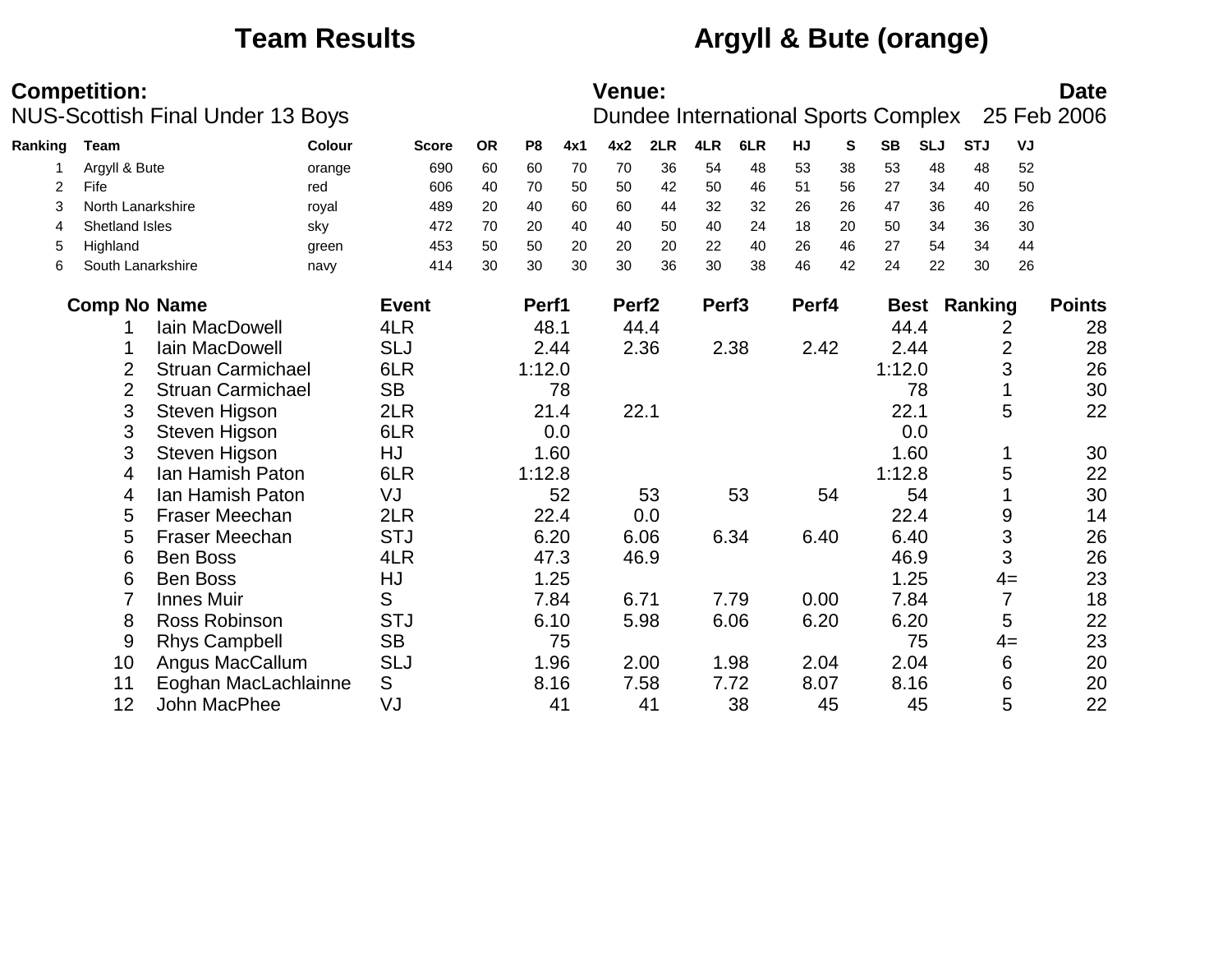## **Team Results Fife (red)**

|         | <b>Competition:</b> | <b>NUS-Scottish Final Under 13 Boys</b> |               |              |           |                |      | Venue:            |      |                   | Dundee International Sports Complex |       |    |           |            |                     |                | <b>Date</b><br>25 Feb 2006 |
|---------|---------------------|-----------------------------------------|---------------|--------------|-----------|----------------|------|-------------------|------|-------------------|-------------------------------------|-------|----|-----------|------------|---------------------|----------------|----------------------------|
| Ranking | Team                |                                         | <b>Colour</b> | <b>Score</b> | <b>OR</b> | P <sub>8</sub> | 4x1  | 4x2               | 2LR  | 4LR               | 6LR                                 | HJ    | S  | <b>SB</b> | <b>SLJ</b> | <b>STJ</b>          | VJ             |                            |
|         | Argyll & Bute       |                                         | orange        | 690          | 60        | 60             | 70   | 70                | 36   | 54                | 48                                  | 53    | 38 | 53        | 48         | 48                  | 52             |                            |
| 2       | Fife                |                                         | red           | 606          | 40        | 70             | 50   | 50                | 42   | 50                | 46                                  | 51    | 56 | 27        | 34         | 40                  | 50             |                            |
| 3       | North Lanarkshire   |                                         | royal         | 489          | 20        | 40             | 60   | 60                | 44   | 32                | 32                                  | 26    | 26 | 47        | 36         | 40                  | 26             |                            |
| 4       | Shetland Isles      |                                         | sky           | 472          | 70        | 20             | 40   | 40                | 50   | 40                | 24                                  | 18    | 20 | 50        | 34         | 36                  | 30             |                            |
| 5       | Highland            |                                         | green         | 453          | 50        | 50             | 20   | 20                | 20   | 22                | 40                                  | 26    | 46 | 27        | 54         | 34                  | 44             |                            |
| 6       | South Lanarkshire   |                                         | navy          | 414          | 30        | 30             | 30   | 30                | 36   | 30                | 38                                  | 46    | 42 | 24        | 22         | 30                  | 26             |                            |
|         | <b>Comp No Name</b> |                                         |               | <b>Event</b> |           | Perf1          |      | Perf <sub>2</sub> |      | Perf <sub>3</sub> |                                     | Perf4 |    |           |            | <b>Best Ranking</b> |                | <b>Points</b>              |
|         | 13                  | Danny McTear                            |               | 2LR          |           |                | 21.5 |                   | 22.0 |                   |                                     |       |    |           | 22.0       |                     | 4              | 24                         |
|         | 13                  | Danny McTear                            |               | <b>SLJ</b>   |           |                | 2.07 |                   | 2.02 |                   | 2.04                                | 2.00  |    | 2.07      |            |                     | 5              | 22                         |
|         | 14                  | Joseph Millar                           |               | 2LR          |           |                | 22.0 |                   | 23.6 |                   |                                     |       |    |           | 23.6       |                     |                | 18                         |
|         | 14                  | Joseph Millar                           |               | VJ           |           |                | 43   |                   | 44   |                   | 41                                  |       | 45 |           | 45         |                     | 4              | 24                         |
|         | 15                  | <b>Anthony Young</b>                    |               | 4LR          |           |                | 44.0 |                   | 43.4 |                   |                                     |       |    | 43.4      |            |                     |                | 30                         |
|         | 15                  | Anthony Young                           |               | HJ           |           |                | 1.60 |                   |      |                   |                                     |       |    |           | 1.60       |                     | $\overline{2}$ | 28                         |
|         | 16                  | Luke Kelly                              |               | 4LR          |           | 48.1           |      |                   | 48.5 |                   |                                     |       |    | 48.5      |            |                     | 6              | 20                         |
|         | 16                  | Luke Kelly                              |               | <b>SB</b>    |           |                | 66   |                   |      |                   |                                     |       |    |           | 66         |                     | $7 =$          | 16                         |
|         | 17                  | Craig Robinson                          |               | 6LR          |           | 1:06.9         |      |                   |      |                   |                                     |       |    | 1:06.9    |            |                     |                | 30                         |
|         | 17                  | Craig Robinson                          |               | <b>STJ</b>   |           |                | 6.86 |                   | 0.00 |                   | 0.00                                | 0.00  |    | 6.86      |            |                     |                | 30                         |
|         | 18                  | Peter Henderson                         |               | 6LR          |           | 1:18.5         |      |                   |      |                   |                                     |       |    | 1:18.5    |            |                     | 8              | 16                         |
|         | 18                  | Peter Henderson                         |               | <b>STJ</b>   |           |                | 0.00 |                   | 4.82 |                   | 5.30                                | 5.24  |    |           | 5.30       | 11                  |                | 10                         |
|         | 19                  | <b>Ross McManus</b>                     |               | S            |           | 10.02          |      |                   | 9.74 |                   | 9.94                                | 10.11 |    | 10.11     |            |                     |                | 30                         |
|         | 20                  | <b>Fraser Hutt</b>                      |               | VJ           |           |                | 45   |                   | 40   |                   | 40                                  |       | 45 |           | 45         |                     | 3              | 26                         |
|         | 21                  | Daniel Boggon                           |               | HJ           |           |                | 1.25 |                   |      |                   |                                     |       |    |           | 1.25       |                     | $4=$           | 23                         |
|         | 22                  | <b>Martin Rennie</b>                    |               | <b>SB</b>    |           |                | 64   |                   |      |                   |                                     |       |    |           | 64         |                     | $10=$          | 11                         |
|         | 23                  | <b>Alan Smith</b>                       |               | S            |           |                | 0.00 |                   | 9.29 |                   | 0.00                                | 7.90  |    | 9.29      |            |                     | 3              | 26                         |
|         | 24                  | <b>Andrew Wallace</b>                   |               | <b>SLJ</b>   |           |                | 1.80 |                   | 1.82 |                   | 1.84                                | 1.84  |    |           | 1.84       | 10                  |                | 12                         |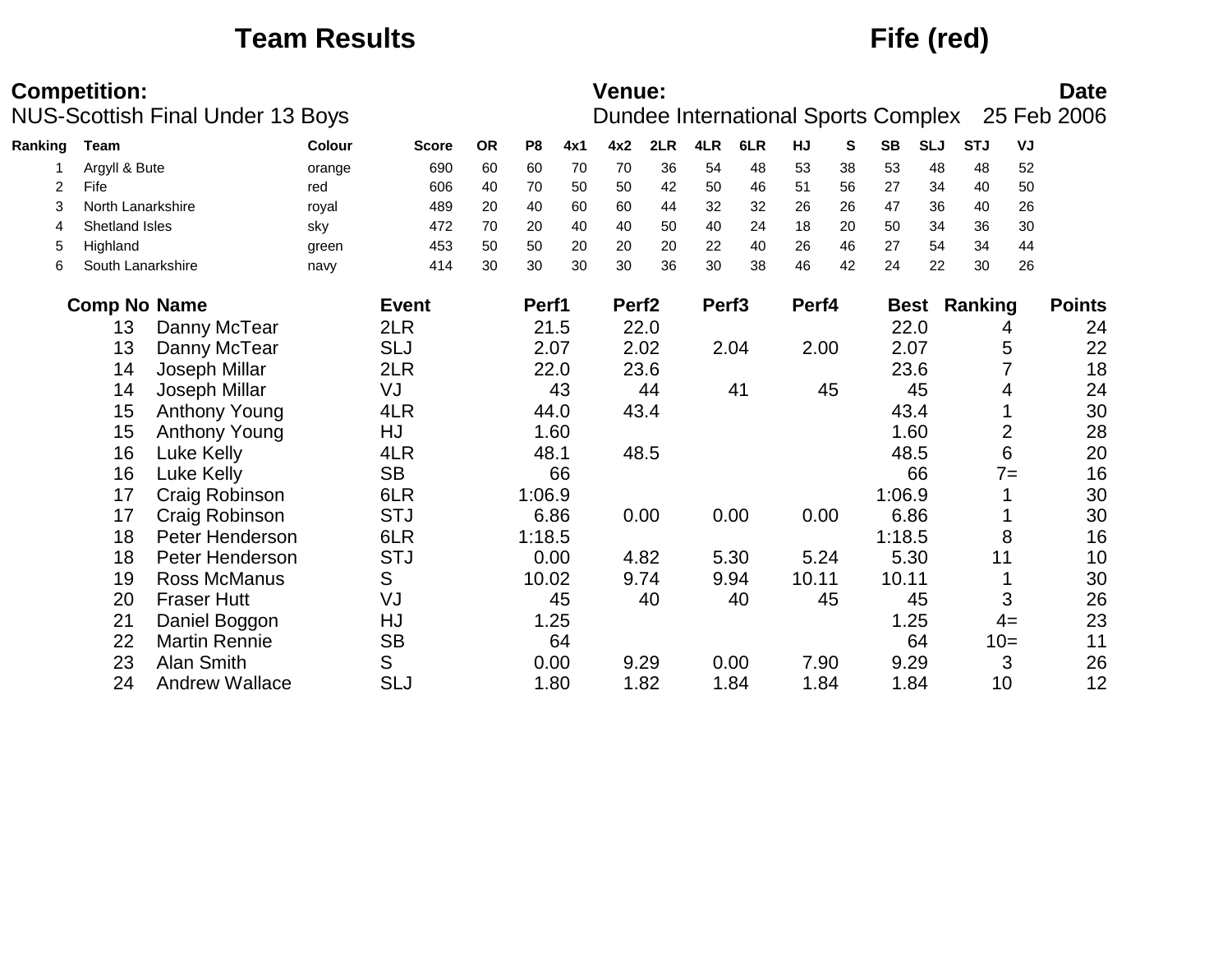## **Team Results Highland (green)**

|         | <b>Competition:</b> | <b>NUS-Scottish Final Under 13 Boys</b> |               |              |           |                |      | <b>Venue:</b>     |      |                   | Dundee International Sports Complex |           |    |           |             |            |                | <b>Date</b><br>25 Feb 2006 |
|---------|---------------------|-----------------------------------------|---------------|--------------|-----------|----------------|------|-------------------|------|-------------------|-------------------------------------|-----------|----|-----------|-------------|------------|----------------|----------------------------|
| Ranking | <b>Team</b>         |                                         | <b>Colour</b> | <b>Score</b> | <b>OR</b> | P <sub>8</sub> | 4x1  | 4x2               | 2LR  | 4LR               | 6LR                                 | <b>HJ</b> | S  | <b>SB</b> | <b>SLJ</b>  | <b>STJ</b> | VJ             |                            |
|         | Argyll & Bute       |                                         | orange        | 690          | 60        | 60             | 70   | 70                | 36   | 54                | 48                                  | 53        | 38 | 53        | 48          | 48         | 52             |                            |
| 2       | Fife                |                                         | red           | 606          | 40        | 70             | 50   | 50                | 42   | 50                | 46                                  | 51        | 56 | 27        | 34          | 40         | 50             |                            |
| 3       | North Lanarkshire   |                                         | royal         | 489          | 20        | 40             | 60   | 60                | 44   | 32                | 32                                  | 26        | 26 | 47        | 36          | 40         | 26             |                            |
| 4       | Shetland Isles      |                                         | sky           | 472          | 70        | 20             | 40   | 40                | 50   | 40                | 24                                  | 18        | 20 | 50        | 34          | 36         | 30             |                            |
| 5       | Highland            |                                         | green         | 453          | 50        | 50             | 20   | 20                | 20   | 22                | 40                                  | 26        | 46 | 27        | 54          | 34         | 44             |                            |
| 6       | South Lanarkshire   |                                         | navy          | 414          | 30        | 30             | 30   | 30                | 36   | 30                | 38                                  | 46        | 42 | 24        | 22          | 30         | 26             |                            |
|         | <b>Comp No Name</b> |                                         |               | <b>Event</b> |           | Perf1          |      | Perf <sub>2</sub> |      | Perf <sub>3</sub> |                                     | Perf4     |    |           | <b>Best</b> | Ranking    |                | <b>Points</b>              |
|         | 25                  | Jamie Kelly                             |               | <b>STJ</b>   |           | 6.02           |      |                   | 6.10 |                   | 0.00                                | 5.78      |    | 6.10      |             |            | 6              | 20                         |
|         | 26                  | <b>Niall Grant</b>                      |               | 4LR          |           |                | 50.0 |                   | 0.0  |                   |                                     |           |    |           | 50.0        |            | $10=$          | 11                         |
|         | 26                  | <b>Niall Grant</b>                      |               | HJ           |           |                | 1.00 |                   |      |                   |                                     |           |    |           | 1.00        | 11         |                | 10                         |
|         | 27                  | <b>Craig Sutherland</b>                 |               | 6LR          |           | 1:10.5         |      |                   |      |                   |                                     |           |    | 1:10.5    |             |            | $\overline{2}$ | 28                         |
|         | 27                  | <b>Craig Sutherland</b>                 |               | <b>SLJ</b>   |           | 2.22           |      |                   | 2.45 |                   | 2.44                                | 2.42      |    | 2.45      |             |            |                | 30                         |
|         | 28                  | <b>Tomas Smith</b>                      |               | 2LR          |           |                | 22.6 |                   | 0.0  |                   |                                     |           |    |           | 22.6        |            | 10             | 12                         |
|         | 28                  | <b>Tomas Smith</b>                      |               | HJ           |           |                | 1.20 |                   |      |                   |                                     |           |    |           | 1.20        |            | 8              | 16                         |
|         | 29                  | Liam Nicholson                          |               | S            |           |                | 8.32 |                   | 0.00 |                   | 8.34                                | 8.60      |    |           | 8.60        |            | 4              | 24                         |
|         | 30                  | <b>Matthew Fothergill</b>               |               | 6LR          |           | 1:19.5         |      |                   |      |                   |                                     |           |    | 1:19.5    |             |            | 10             | 12                         |
|         | 30                  | <b>Matthew Fothergill</b>               |               | <b>SB</b>    |           |                | 66   |                   |      |                   |                                     |           |    |           | 66          |            | $7=$           | 16                         |
|         | 31                  | <b>Stuart Burnett</b>                   |               | 4LR          |           |                | 50.0 |                   | 0.0  |                   |                                     |           |    |           | 50.0        |            | $10=$          | 11                         |
|         | 31                  | <b>Stuart Burnett</b>                   |               | VJ           |           |                | 46   |                   | 46   |                   | 48                                  |           | 45 |           | 48          |            | $\overline{2}$ | 28                         |
|         | 32                  | Jordan Morrison                         |               | 2LR          |           |                | 24.2 |                   | 0.0  |                   |                                     |           |    |           | 24.2        |            | 12             | 8                          |
|         | 32                  | Jordan Morrison                         |               | S            |           | 8.17           |      |                   | 8.03 |                   | 7.18                                | 7.61      |    | 8.17      |             |            | 5              | 22                         |
|         | 33                  | <b>Michael Shaw</b>                     |               | <b>STJ</b>   |           |                | 5.45 |                   | 5.58 |                   | 5.54                                | 5.58      |    |           | 5.58        |            | 9              | 14                         |
|         | 34                  | Jamie Macdonald                         |               | <b>SB</b>    |           |                | 64   |                   |      |                   |                                     |           |    |           | 64          |            | $10=$          | 11                         |
|         | 35                  | David Beherndt                          |               | VJ           |           |                | 40   |                   | 38   |                   | 37                                  |           | 38 |           | 40          |            | 8              | 16                         |
|         | 36                  | Alan Sinclair                           |               | <b>SLJ</b>   |           |                | 2.04 |                   | 2.10 |                   | 2.08                                | 2.06      |    | 2.10      |             |            | 4              | 24                         |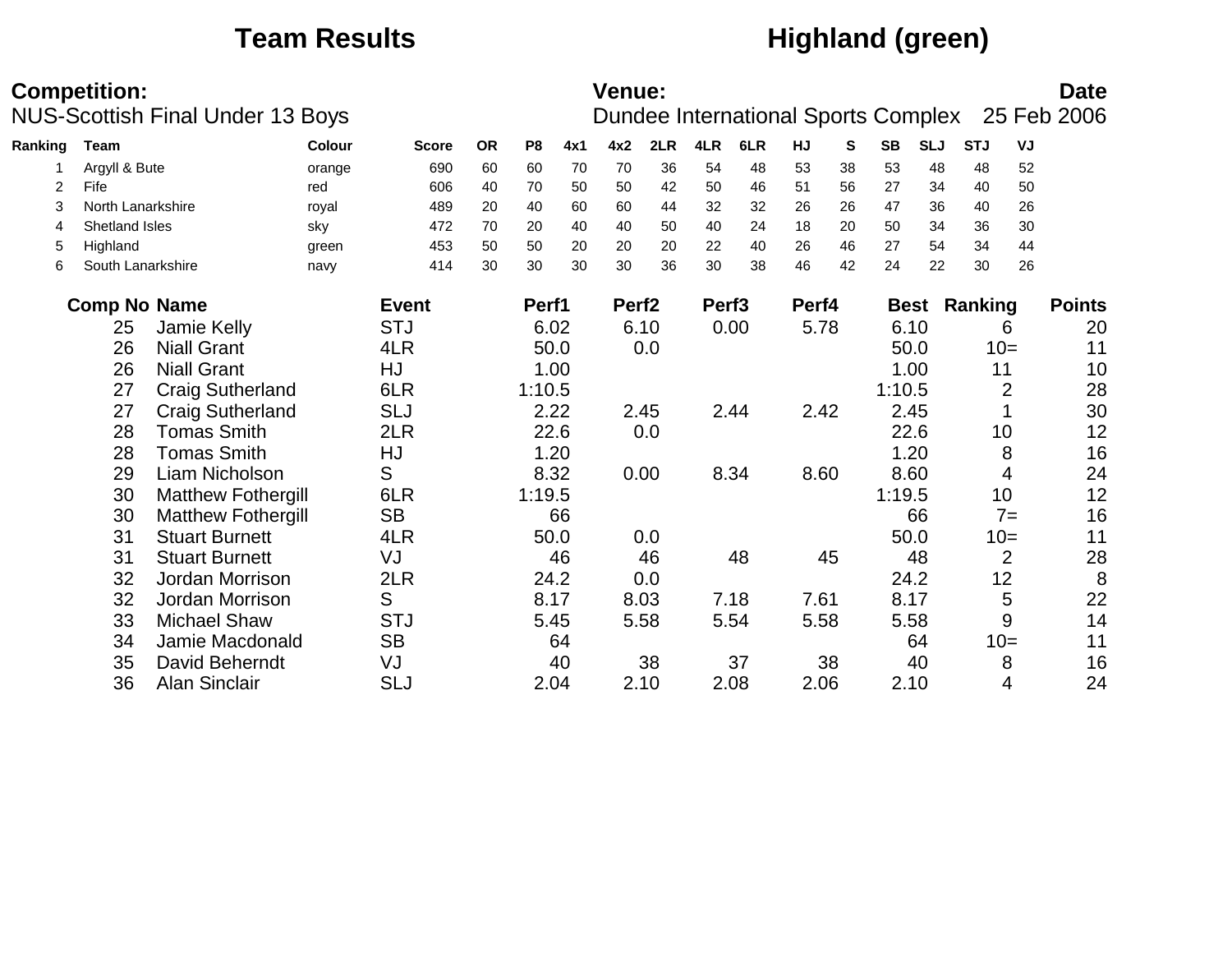## **Team Results North Lanarkshire (royal)**

|         | <b>Competition:</b> |                                         |               |              |           |                |      | <b>Venue:</b>     |      |                   |      |       |    |           |            |                     |                | <b>Date</b>                                     |
|---------|---------------------|-----------------------------------------|---------------|--------------|-----------|----------------|------|-------------------|------|-------------------|------|-------|----|-----------|------------|---------------------|----------------|-------------------------------------------------|
|         |                     | <b>NUS-Scottish Final Under 13 Boys</b> |               |              |           |                |      |                   |      |                   |      |       |    |           |            |                     |                | Dundee International Sports Complex 25 Feb 2006 |
| Ranking | Team                |                                         | <b>Colour</b> | <b>Score</b> | <b>OR</b> | P <sub>8</sub> | 4x1  | 4x2               | 2LR  | 4LR               | 6LR  | HJ    | S  | <b>SB</b> | <b>SLJ</b> | <b>STJ</b>          | VJ             |                                                 |
|         | Argyll & Bute       |                                         | orange        | 690          | 60        | 60             | 70   | 70                | 36   | 54                | 48   | 53    | 38 | 53        | 48         | 48                  | 52             |                                                 |
| 2       | Fife                |                                         | red           | 606          | 40        | 70             | 50   | 50                | 42   | 50                | 46   | 51    | 56 | 27        | 34         | 40                  | 50             |                                                 |
| 3       | North Lanarkshire   |                                         | royal         | 489          | 20        | 40             | 60   | 60                | 44   | 32                | 32   | 26    | 26 | 47        | 36         | 40                  | 26             |                                                 |
| 4       | Shetland Isles      |                                         | sky           | 472          | 70        | 20             | 40   | 40                | 50   | 40                | 24   | 18    | 20 | 50        | 34         | 36                  | 30             |                                                 |
| 5       | Highland            |                                         | green         | 453          | 50        | 50             | 20   | 20                | 20   | 22                | 40   | 26    | 46 | 27        | 54         | 34                  | 44             |                                                 |
| 6       | South Lanarkshire   |                                         | navy          | 414          | 30        | 30             | 30   | 30                | 36   | 30                | 38   | 46    | 42 | 24        | 22         | 30                  | 26             |                                                 |
|         | <b>Comp No Name</b> |                                         |               | <b>Event</b> |           | Perf1          |      | Perf <sub>2</sub> |      | Perf <sub>3</sub> |      | Perf4 |    |           |            | <b>Best Ranking</b> |                | <b>Points</b>                                   |
|         | 37                  | Nathan Angelopoules                     |               | 2LR          |           |                | 22.3 |                   | 0.0  |                   |      |       |    |           | 22.3       |                     | 8              | 16                                              |
|         | 37                  | Nathan Angelopoules                     |               | <b>STJ</b>   |           |                | 6.35 |                   | 6.18 |                   | 6.12 | 6.25  |    |           | 6.35       |                     | 4              | 24                                              |
|         | 38                  | Owen Ronald                             |               | 6LR          |           | 1:12.4         |      |                   |      |                   |      |       |    | 1:12.4    |            |                     | 4              | 24                                              |
|         | 38                  | <b>Owen Ronald</b>                      |               | <b>SLJ</b>   |           |                | 1.74 |                   | 1.70 |                   | 1.66 | 1.70  |    |           | 1.74       | 11                  |                | 10                                              |
|         | 39                  | <b>Scott Dickson</b>                    |               | 4LR          |           | 47.7           |      |                   | 47.4 |                   |      |       |    | 47.4      |            |                     | 4              | 24                                              |
|         | 39                  | <b>Scott Dickson</b>                    |               | VJ           |           |                | 43   |                   | 38   |                   | 40   |       | 40 |           | 43         |                     | 7              | 18                                              |
|         | 40                  | Lewis Gibb                              |               | 2LR          |           |                | 21.4 |                   | 21.3 |                   |      |       |    |           | 21.3       |                     | $\overline{2}$ | 28                                              |
|         | 40                  | Lewis Gibb                              |               | <b>SLJ</b>   |           |                | 0.00 |                   | 1.98 |                   | 2.12 | 2.02  |    |           | 2.12       |                     | 3              | 26                                              |
|         | 41                  | David McCrumb                           |               | S            |           |                | 7.01 |                   | 7.14 |                   | 7.44 | 7.50  |    |           | 7.50       |                     | 8              | 16                                              |
|         | 42                  | Aiden Mullen                            |               | <b>SB</b>    |           |                | 73   |                   |      |                   |      |       |    |           | 73         |                     | 6              | 20                                              |
|         | 43                  | <b>Scott McKendry</b>                   |               | HJ           |           |                | 1.10 |                   |      |                   |      |       |    |           | 1.10       | 10                  |                | 12                                              |
|         | 44                  | Euan Park                               |               | <b>SB</b>    |           |                | 76   |                   |      |                   |      |       |    |           | 76         |                     | $2=$           | 27                                              |
|         | 45                  | <b>Ross Anderson</b>                    |               | 6LR          |           | 1:20.9         |      |                   |      |                   |      |       |    | 1:20.9    |            | 12                  |                | 8                                               |
|         | 45                  | Ross Anderson                           |               | <b>STJ</b>   |           | 0.00           |      |                   | 0.00 |                   | 5.17 | 5.64  |    | 5.64      |            |                     | 8              | 16                                              |
|         | 46                  | Mark McKeown                            |               | 4LR          |           |                | 50.3 |                   | 0.0  |                   |      |       |    |           | 50.3       | 12                  |                | $\, 8$                                          |
|         | 46                  | <b>Mark McKeown</b>                     |               | VJ           |           |                | 36   |                   | 33   |                   | 35   |       | 30 |           | 36         | 12                  |                | 8                                               |
|         | 47                  | Ross Lowe                               |               | S            |           | 6.01           |      |                   | 0.00 |                   | 6.03 | 6.36  |    |           | 6.36       | 11                  |                | 10                                              |
|         | 48                  | Kyran McAulay                           |               | HJ           |           |                | 1.20 |                   |      |                   |      |       |    |           | 1.20       |                     | 9              | 14                                              |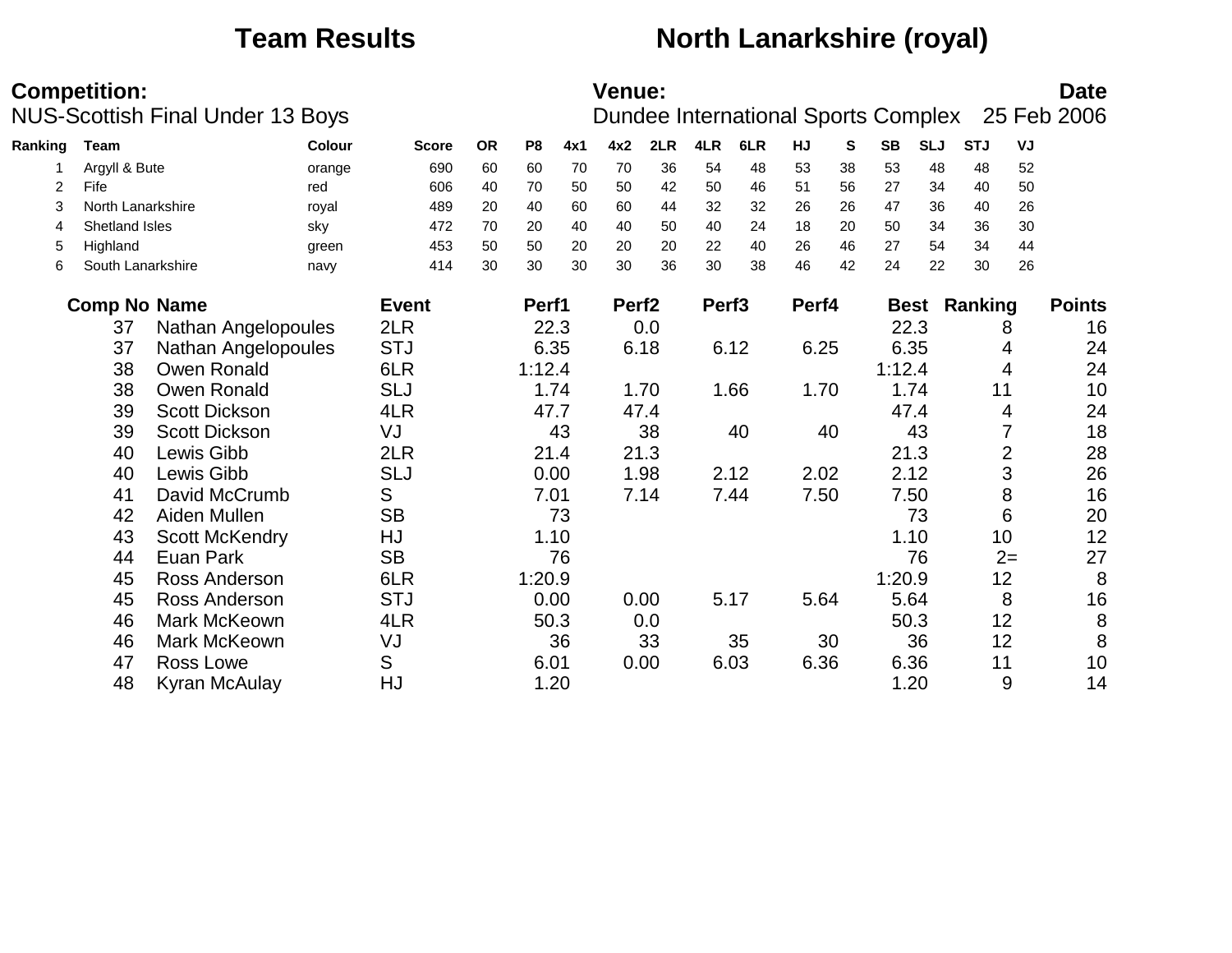## **Team Results Shetland Isles (sky)**

|         | <b>Competition:</b> | <b>NUS-Scottish Final Under 13 Boys</b> |               |              |           |                |     | <b>Venue:</b>     |      |                   | Dundee International Sports Complex |       |    |           |            |                     |                | <b>Date</b><br>25 Feb 2006 |
|---------|---------------------|-----------------------------------------|---------------|--------------|-----------|----------------|-----|-------------------|------|-------------------|-------------------------------------|-------|----|-----------|------------|---------------------|----------------|----------------------------|
| Ranking | Team                |                                         | <b>Colour</b> | <b>Score</b> | <b>OR</b> | P <sub>8</sub> | 4x1 | 4x2               | 2LR  | 4LR               | 6LR                                 | HJ    | S  | <b>SB</b> | <b>SLJ</b> | <b>STJ</b>          | VJ             |                            |
|         | Argyll & Bute       |                                         | orange        | 690          | 60        | 60             | 70  | 70                | 36   | 54                | 48                                  | 53    | 38 | 53        | 48         | 48                  | 52             |                            |
| 2       | Fife                |                                         | red           | 606          | 40        | 70             | 50  | 50                | 42   | 50                | 46                                  | 51    | 56 | 27        | 34         | 40                  | 50             |                            |
| 3       | North Lanarkshire   |                                         | royal         | 489          | 20        | 40             | 60  | 60                | 44   | 32                | 32                                  | 26    | 26 | 47        | 36         | 40                  | 26             |                            |
| 4       | Shetland Isles      |                                         | sky           | 472          | 70        | 20             | 40  | 40                | 50   | 40                | 24                                  | 18    | 20 | 50        | 34         | 36                  | 30             |                            |
| 5       | Highland            |                                         | green         | 453          | 50        | 50             | 20  | 20                | 20   | 22                | 40                                  | 26    | 46 | 27        | 54         | 34                  | 44             |                            |
| 6       | South Lanarkshire   |                                         | navy          | 414          | 30        | 30             | 30  | 30                | 36   | 30                | 38                                  | 46    | 42 | 24        | 22         | 30                  | 26             |                            |
|         | <b>Comp No Name</b> |                                         |               | <b>Event</b> |           | Perf1          |     | Perf <sub>2</sub> |      | Perf <sub>3</sub> |                                     | Perf4 |    |           |            | <b>Best Ranking</b> |                | <b>Points</b>              |
|         | 49                  | Sean Maver                              |               | 2LR          |           | 21.3           |     |                   | 21.0 |                   |                                     |       |    | 21.0      |            |                     |                | 30                         |
|         | 49                  | Sean Maver                              |               | S            |           | 6.53           |     |                   | 6.49 |                   | 0.00                                | 7.01  |    | 7.01      |            | 10                  |                | 12                         |
|         | 50                  | Sean Bell                               |               | <b>SLJ</b>   |           | 1.92           |     |                   | 1.90 |                   | 1.88                                | 1.86  |    |           | 1.92       |                     | 8              | 16                         |
|         | 51                  | <b>Stuart Farmer</b>                    |               | 6LR          |           | 1:20.8         |     |                   |      |                   |                                     |       |    | 1:20.8    |            | 11                  |                | 10                         |
|         | 51                  | <b>Stuart Farmer</b>                    |               | S            |           | 5.90           |     |                   | 0.00 |                   | 0.00                                | 5.84  |    |           | 5.90       | 12                  |                | 8                          |
|         | 52                  | Joshua James                            |               | 4LR          |           | 48.9           |     |                   | 0.0  |                   |                                     |       |    | 48.9      |            |                     | $\overline{7}$ | 18                         |
|         | 52                  | Joshua James                            |               | HJ           |           | 0.00           |     |                   |      |                   |                                     |       |    | 0.00      |            |                     |                |                            |
|         | 53                  | Jordan Moar                             |               | 2LR          |           | 22.0           |     |                   | 22.5 |                   |                                     |       |    |           | 22.5       |                     | 6              | 20                         |
|         | 53                  | Jordan Moar                             |               | <b>SLJ</b>   |           | 2.02           |     |                   | 1.98 |                   | 1.97                                | 2.00  |    |           | 2.02       |                     | 7              | 18                         |
|         | 54                  | Jordan Morrison                         |               | 4LR          |           | 47.9           |     |                   | 47.4 |                   |                                     |       |    | 47.4      |            |                     | 5              | 22                         |
|         | 54                  | Jordan Morrison                         |               | <b>STJ</b>   |           | 6.40           |     |                   | 6.64 |                   | 6.58                                | 6.54  |    | 6.64      |            |                     | $\overline{2}$ | 28                         |
|         | 55                  | Martyn Stevenson                        |               | <b>STJ</b>   |           | 0.00           |     |                   | 5.30 |                   | 0.00                                | 0.00  |    |           | 5.30       | 12                  |                | 8                          |
|         | 56                  | David Arthur                            |               | 6LR          |           | 1:18.7         |     |                   |      |                   |                                     |       |    | 1:18.7    |            |                     | 9              | 14                         |
|         | 56                  | David Arthur                            |               | <b>SB</b>    |           |                | 76  |                   |      |                   |                                     |       |    |           | 76         |                     | $2=$           | 27                         |
|         | 57                  | Lorne McNiven                           |               | <b>SB</b>    |           |                | 75  |                   |      |                   |                                     |       |    |           | 75         |                     | $4=$           | 23                         |
|         | 58                  | <b>Scott Leask</b>                      |               | VJ           |           |                | 40  |                   | 40   |                   | 40                                  |       | 44 |           | 44         |                     | 6              | 20                         |
|         | 59                  | <b>Jake Swanson</b>                     |               | VJ           |           |                | 34  |                   | 35   |                   | 36                                  |       | 38 |           | 38         | 11                  |                | 10                         |
|         | 60                  | <b>Matthew Williamson</b>               |               | HJ           |           | 1.20           |     |                   |      |                   |                                     |       |    |           | 1.20       |                     | $\overline{7}$ | 18                         |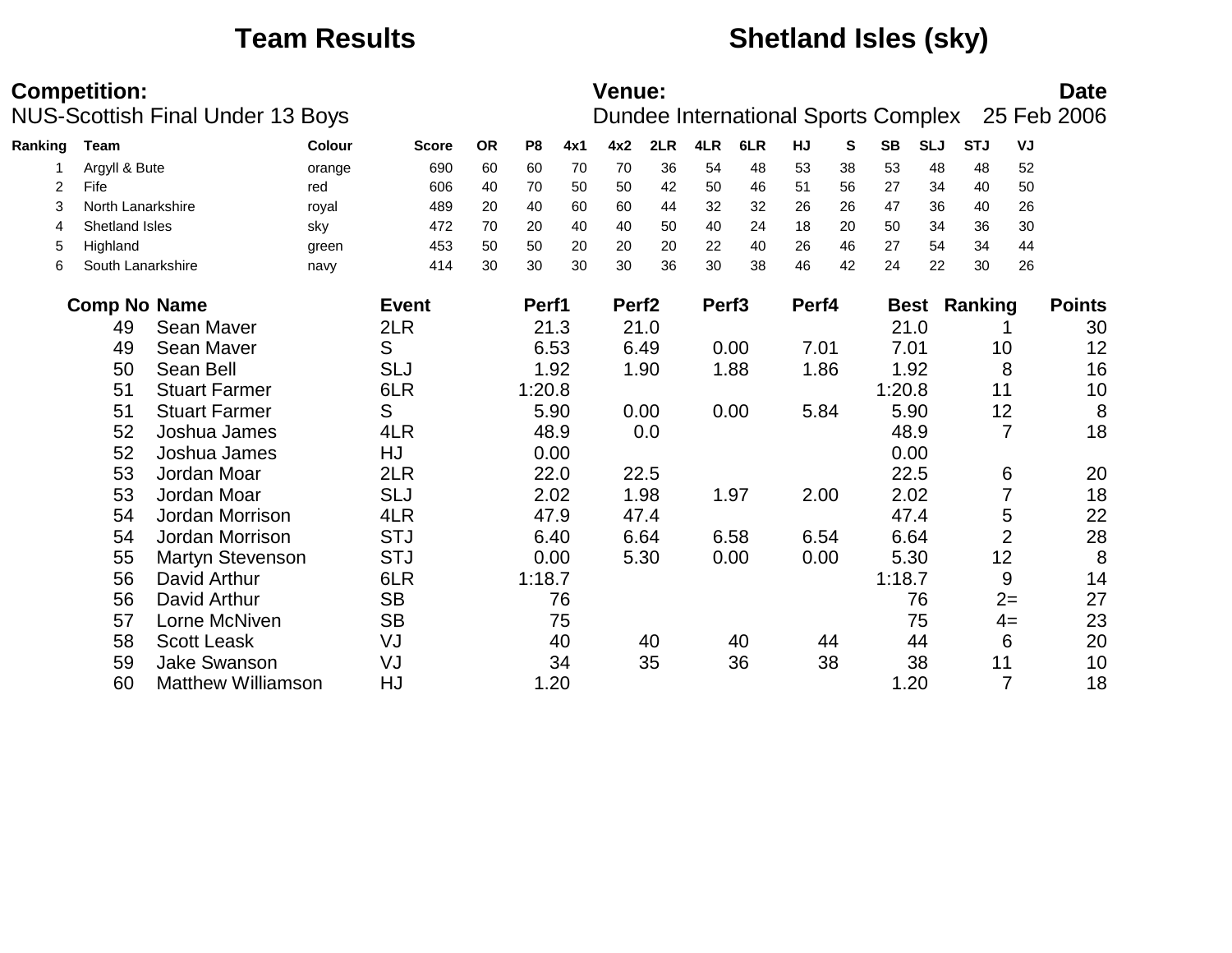## **Team Results South Lanarkshire (navy)**

|         | <b>Competition:</b> | <b>NUS-Scottish Final Under 13 Boys</b> |        |              |    |                |      | <b>Venue:</b>     |      |                   | Dundee International Sports Complex |       |    |             |            |                |                | <b>Date</b><br>25 Feb 2006 |
|---------|---------------------|-----------------------------------------|--------|--------------|----|----------------|------|-------------------|------|-------------------|-------------------------------------|-------|----|-------------|------------|----------------|----------------|----------------------------|
| Ranking | Team                |                                         | Colour | <b>Score</b> | OR | P <sub>8</sub> | 4x1  | 4x2               | 2LR  | 4LR               | 6LR                                 | HJ    | S  | <b>SB</b>   | <b>SLJ</b> | <b>STJ</b>     | VJ             |                            |
|         | Argyll & Bute       |                                         | orange | 690          | 60 | 60             | 70   | 70                | 36   | 54                | 48                                  | 53    | 38 | 53          | 48         | 48             | 52             |                            |
| 2       | Fife                |                                         | red    | 606          | 40 | 70             | 50   | 50                | 42   | 50                | 46                                  | 51    | 56 | 27          | 34         | 40             | 50             |                            |
| 3       | North Lanarkshire   |                                         | royal  | 489          | 20 | 40             | 60   | 60                | 44   | 32                | 32                                  | 26    | 26 | 47          | 36         | 40             | 26             |                            |
| 4       | Shetland Isles      |                                         | sky    | 472          | 70 | 20             | 40   | 40                | 50   | 40                | 24                                  | 18    | 20 | 50          | 34         | 36             | 30             |                            |
| 5       | Highland            |                                         | green  | 453          | 50 | 50             | 20   | 20                | 20   | 22                | 40                                  | 26    | 46 | 27          | 54         | 34             | 44             |                            |
| 6       | South Lanarkshire   |                                         | navy   | 414          | 30 | 30             | 30   | 30                | 36   | 30                | 38                                  | 46    | 42 | 24          | 22         | 30             | 26             |                            |
|         | <b>Comp No Name</b> |                                         |        | <b>Event</b> |    | Perf1          |      | Perf <sub>2</sub> |      | Perf <sub>3</sub> |                                     | Perf4 |    | <b>Best</b> |            | <b>Ranking</b> |                | <b>Points</b>              |
|         | 61                  | Lewis Nicholson                         |        | S            |    | 9.65           |      | 9.01              |      |                   | 0.00                                | 9.01  |    | 9.65        |            |                | 2              | 28                         |
|         | 62                  | <b>Ross McCord</b>                      |        | 4LR          |    |                | 49.5 |                   | 0.0  |                   |                                     |       |    | 49.5        |            |                | 9              | 14                         |
|         | 62                  | Ross McCord                             |        | VJ           |    |                | 38   |                   | 38   |                   | 39                                  |       | 37 |             | 39         |                | 9              | 14                         |
|         | 63                  | <b>Ross McGill</b>                      |        | <b>SB</b>    |    |                | 66   |                   |      |                   |                                     |       |    |             | 66         |                | $7 =$          | 16                         |
|         | 64                  | <b>Miller McIntosh</b>                  |        | 2LR          |    |                | 21.2 |                   | 21.4 |                   |                                     |       |    | 21.4        |            |                | 3              | 26                         |
|         | 64                  | <b>Miller McIntosh</b>                  |        | <b>SLJ</b>   |    |                | 1.73 |                   | 1.62 |                   | 1.70                                | 1.71  |    |             | 1.73       |                | 12             | 8                          |
|         | 65                  | <b>Thomas McIntosh</b>                  |        | 2LR          |    |                | 22.8 |                   | 0.0  |                   |                                     |       |    | 22.8        |            | 11             |                | 10                         |
|         | 65                  | <b>Thomas McIntosh</b>                  |        | S            |    |                | 0.00 |                   | 6.72 |                   | 6.16                                | 7.07  |    | 7.07        |            |                | 9              | 14                         |
|         | 66                  | Kamran Scott                            |        | <b>STJ</b>   |    |                | 5.78 |                   | 5.72 |                   | 5.70                                | 5.62  |    | 5.78        |            |                | 7              | 18                         |
|         | 67                  | <b>Thomas Lafferty</b>                  |        | <b>STJ</b>   |    | 0.00           |      |                   | 5.46 |                   | 5.28                                | 5.43  |    | 5.46        |            |                | 10             | 12                         |
|         | 68                  | Euan Walker                             |        | 4LR          |    | 49.1           |      |                   | 0.0  |                   |                                     |       |    | 49.1        |            |                | 8              | 16                         |
|         | 68                  | Euan Walker                             |        | VJ           |    |                | 37   |                   | 33   |                   | 35                                  |       | 38 |             | 38         |                | 10             | 12                         |
|         | 69                  | <b>Ross Hill</b>                        |        | 6LR          |    | 1:17.2         |      |                   |      |                   |                                     |       |    | 1:17.2      |            |                | $\overline{7}$ | 18                         |
|         | 69                  | <b>Ross Hill</b>                        |        | <b>SB</b>    |    |                | 57   |                   |      |                   |                                     |       |    |             | 57         |                | 12             | 8                          |
|         | 70                  | Sean Houston                            |        | <b>SLJ</b>   |    |                | 1.86 |                   | 1.78 |                   | 1.80                                | 1.78  |    |             | 1.86       |                | 9              | 14                         |
|         | 71                  | <b>Daniel Grieve</b>                    |        | HJ           |    | 1.25           |      |                   |      |                   |                                     |       |    |             | 1.25       |                | 6              | 20                         |
|         | 72                  | <b>Billy Clarkston</b>                  |        | 6LR          |    | 1:15.7         |      |                   |      |                   |                                     |       |    | 1:15.7      |            |                | 6              | 20                         |
|         | 72                  | <b>Billy Clarkston</b>                  |        | HJ           |    |                | 1.45 |                   |      |                   |                                     |       |    |             | 1.45       |                | 3              | 26                         |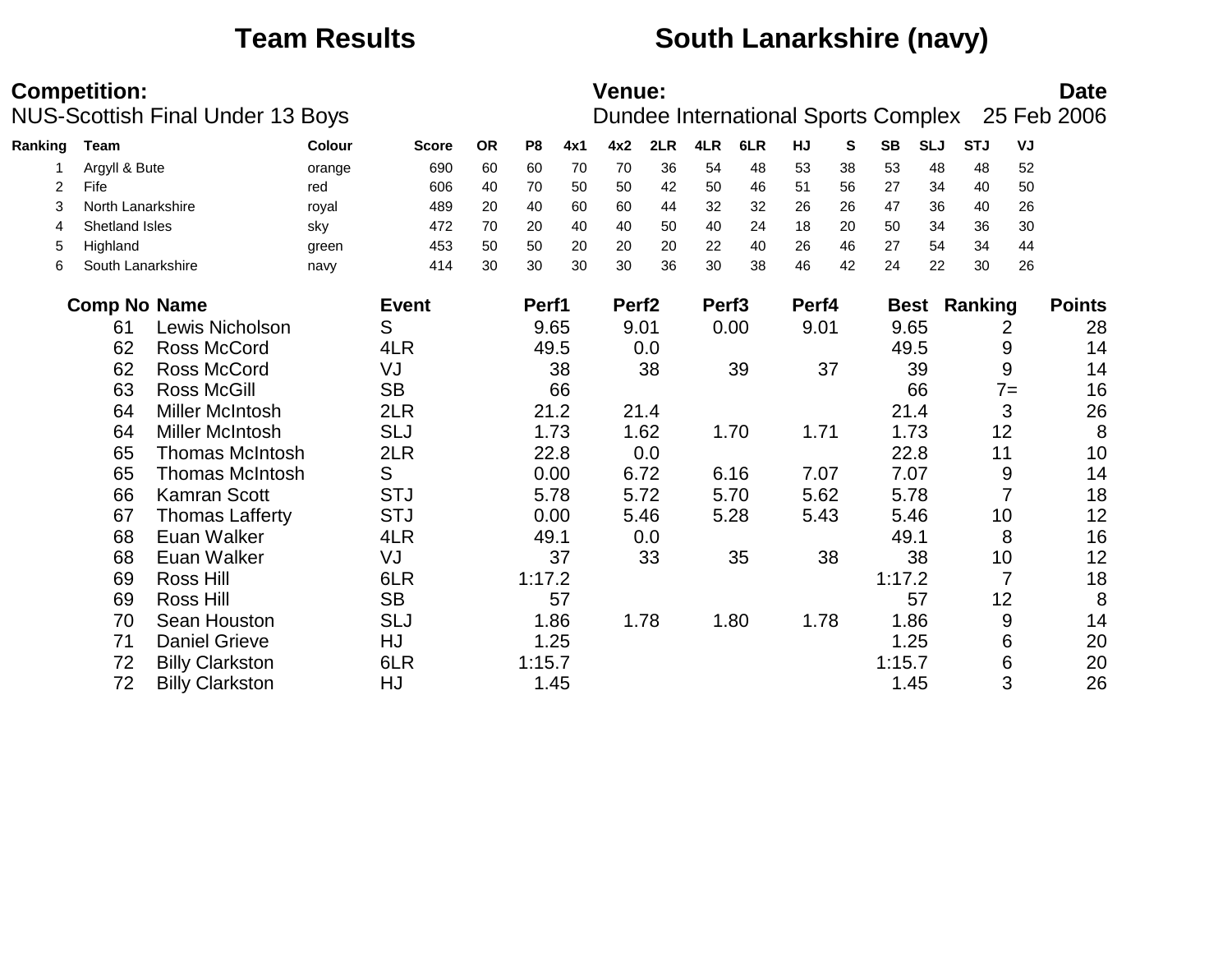### **Event Official Results Sheet Obstacle Relay**

### **Competition:**<br>**Date**<br>Dundee International Sports Complex 25 Feb 2006<br>Dundee International Sports Complex 25 Feb 2006 Dundee International Sports Complex 25 Feb 2006

| <b>Ranking Code Team</b> |    |                   | Colour | Heat   | Final | <b>Performance</b> | <b>Points</b> |
|--------------------------|----|-------------------|--------|--------|-------|--------------------|---------------|
|                          | 05 | Shetland Isles    | sky    | 1:13.1 | 0.0   | 1:13.1             | 70            |
|                          | 01 | Argyll & Bute     | orange | 1:15.8 | 0.0   | 1:15.8             | 60            |
| 3                        | 03 | Highland          | green  | 1:16.2 | 0.0   | 1:16.2             | 50            |
| 4                        | 02 | Fife              | red    | 1:16.8 | 0.0   | 1:16.8             | 40            |
| $5 -$                    | 06 | South Lanarkshire | navy   | 1:16.9 | 0.0   | 1:16.9             | 30            |
| 6                        | 04 | North Lanarkshire | roval  | 1:19.7 | 0.0   | 1:19.7             | 20            |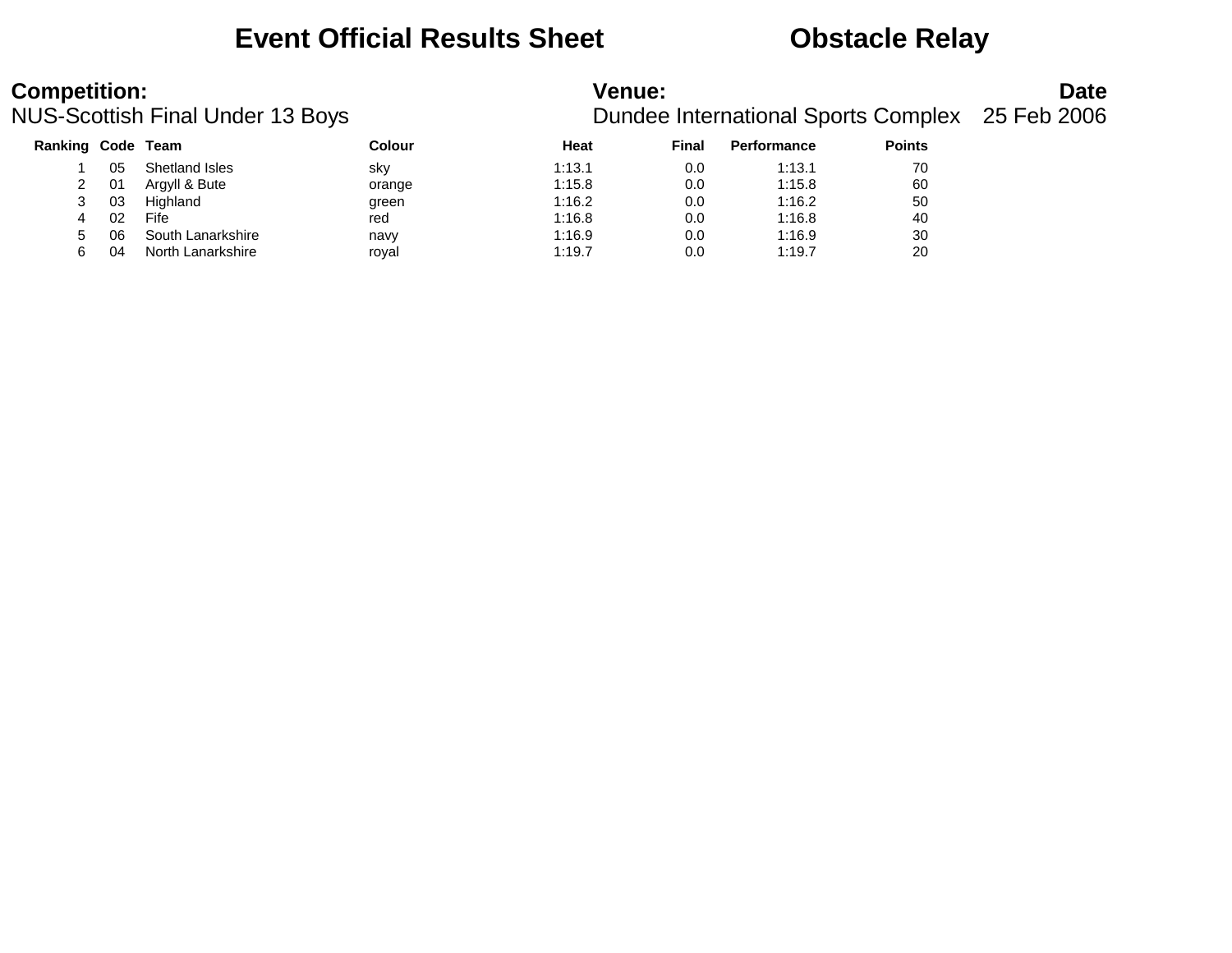### **Results Sheet 2 Lap Race**

# **Competition:**<br>**Date**<br>Dundee International Sports Complex 25 Feb 2006<br>Dundee International Sports Complex 25 Feb 2006

|                     | Ranking               | Team              |               | <b>Colour</b> |                        | <b>Points</b> |             |               |
|---------------------|-----------------------|-------------------|---------------|---------------|------------------------|---------------|-------------|---------------|
|                     |                       | Shetland Isles    |               | sky           |                        | 50            |             |               |
| $\overline{2}$      |                       | North Lanarkshire |               | royal         |                        | 44            |             |               |
| 3                   |                       | Fife              |               | red           |                        | 42            |             |               |
|                     | $4=$                  | Argyll & Bute     |               | orange        |                        | 36            |             |               |
|                     | $4=$                  | South Lanarkshire |               | navy          |                        | 36            |             |               |
| 6                   |                       | Highland          |               | green         |                        | 20            |             |               |
| <b>Ranking Team</b> |                       |                   | <b>Colour</b> |               | <b>BibNo Name</b>      |               | <b>Best</b> | <b>Points</b> |
|                     | <b>Shetland Isles</b> |                   | sky           |               | 49 Sean Maver          |               | 21.0        | 30            |
| 2                   | North Lanarkshire     |                   | royal         |               | 40 Lewis Gibb          |               | 21.3        | 28            |
| 3                   | South Lanarkshire     |                   | navy          |               | 64 Miller McIntosh     |               | 21.4        | 26            |
| 4                   | Fife                  |                   | red           |               | 13 Danny McTear        |               | 22.0        | 24            |
| 5                   | Argyll & Bute         |                   | orange        |               | 3 Steven Higson        |               | 22.1        | 22            |
| 6                   | <b>Shetland Isles</b> |                   | sky           |               | 53 Jordan Moar         |               | 22.5        | 20            |
|                     | Fife                  |                   | red           |               | 14 Joseph Millar       |               | 23.6        | 18            |
| 8                   | North Lanarkshire     |                   | royal         |               | 37 Nathan Angelopoules |               | 22.3        | 16            |
| 9                   | Argyll & Bute         |                   | orange        |               | 5 Fraser Meechan       |               | 22.4        | 14            |
| 10                  | Highland              |                   | green         | 28            | Tomas Smith            |               | 22.6        | 12            |
| 11                  | South Lanarkshire     |                   | navy          | 65            | <b>Thomas McIntosh</b> |               | 22.8        | 10            |
| 12                  | Highland              |                   | green         |               | 32 Jordan Morrison     |               | 24.2        | 8             |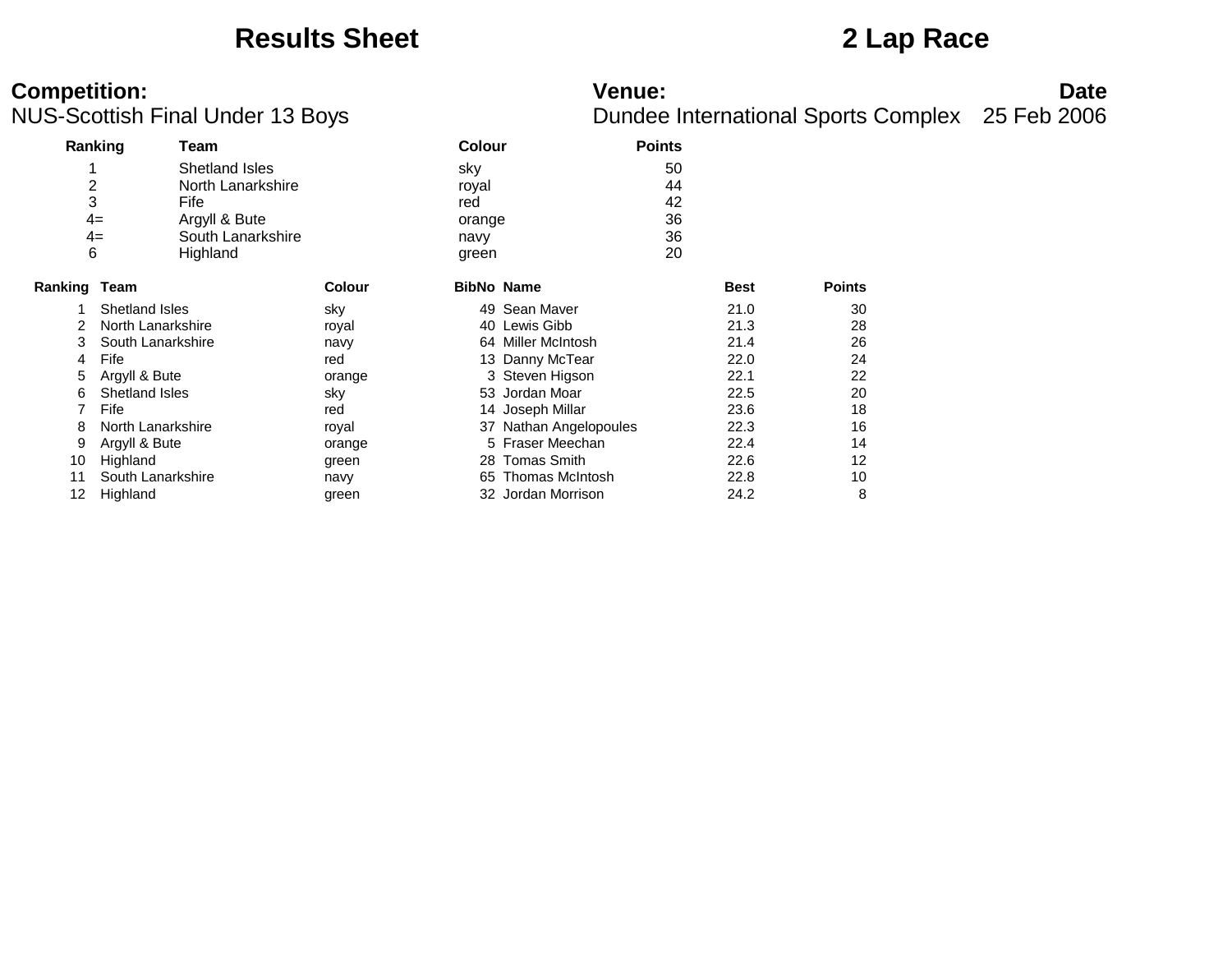### **Results Sheet 4 Lap Race**

# **Competition:**<br>**Date**<br>Dundee International Sports Complex 25 Feb 2006<br>Dundee International Sports Complex 25 Feb 2006

| Ranking        |                   | Team              |               | <b>Colour</b>     |                       | <b>Points</b> |             |               |
|----------------|-------------------|-------------------|---------------|-------------------|-----------------------|---------------|-------------|---------------|
| 4              |                   | Argyll & Bute     |               | orange            |                       | 54            |             |               |
| $\overline{c}$ |                   | Fife              |               | red               |                       | 50            |             |               |
| 3              |                   | Shetland Isles    |               | sky               |                       | 40            |             |               |
| 4              |                   | North Lanarkshire |               | royal             |                       | 32            |             |               |
| 5              |                   | South Lanarkshire |               | navy              |                       | 30            |             |               |
| 6              |                   | Highland          |               | green             |                       | 22            |             |               |
| Ranking Team   |                   |                   | <b>Colour</b> | <b>BibNo Name</b> |                       |               | <b>Best</b> | <b>Points</b> |
|                | Fife              |                   | red           |                   | 15 Anthony Young      |               | 43.4        | 30            |
|                | Argyll & Bute     |                   | orange        |                   | 1 Iain MacDowell      |               | 44.4        | 28            |
| 3              | Argyll & Bute     |                   | orange        |                   | 6 Ben Boss            |               | 46.9        | 26            |
| 4              | North Lanarkshire |                   | royal         |                   | 39 Scott Dickson      |               | 47.4        | 24            |
| 5              | Shetland Isles    |                   | sky           |                   | 54 Jordan Morrison    |               | 47.4        | 22            |
| 6              | Fife              |                   | red           |                   | 16 Luke Kelly         |               | 48.5        | 20            |
|                | Shetland Isles    |                   | sky           |                   | 52 Joshua James       |               | 48.9        | 18            |
| 8              | South Lanarkshire |                   | navy          |                   | 68 Euan Walker        |               | 49.1        | 16            |
| 9              | South Lanarkshire |                   | navy          |                   | 62 Ross McCord        |               | 49.5        | 14            |
| $10=$          | Highland          |                   | green         | 26                | <b>Niall Grant</b>    |               | 50.0        | 11            |
| $10=$          | Highland          |                   | green         | 31                | <b>Stuart Burnett</b> |               | 50.0        | 11            |
| 12             | North Lanarkshire |                   | roval         |                   | 46 Mark McKeown       |               | 50.3        | 8             |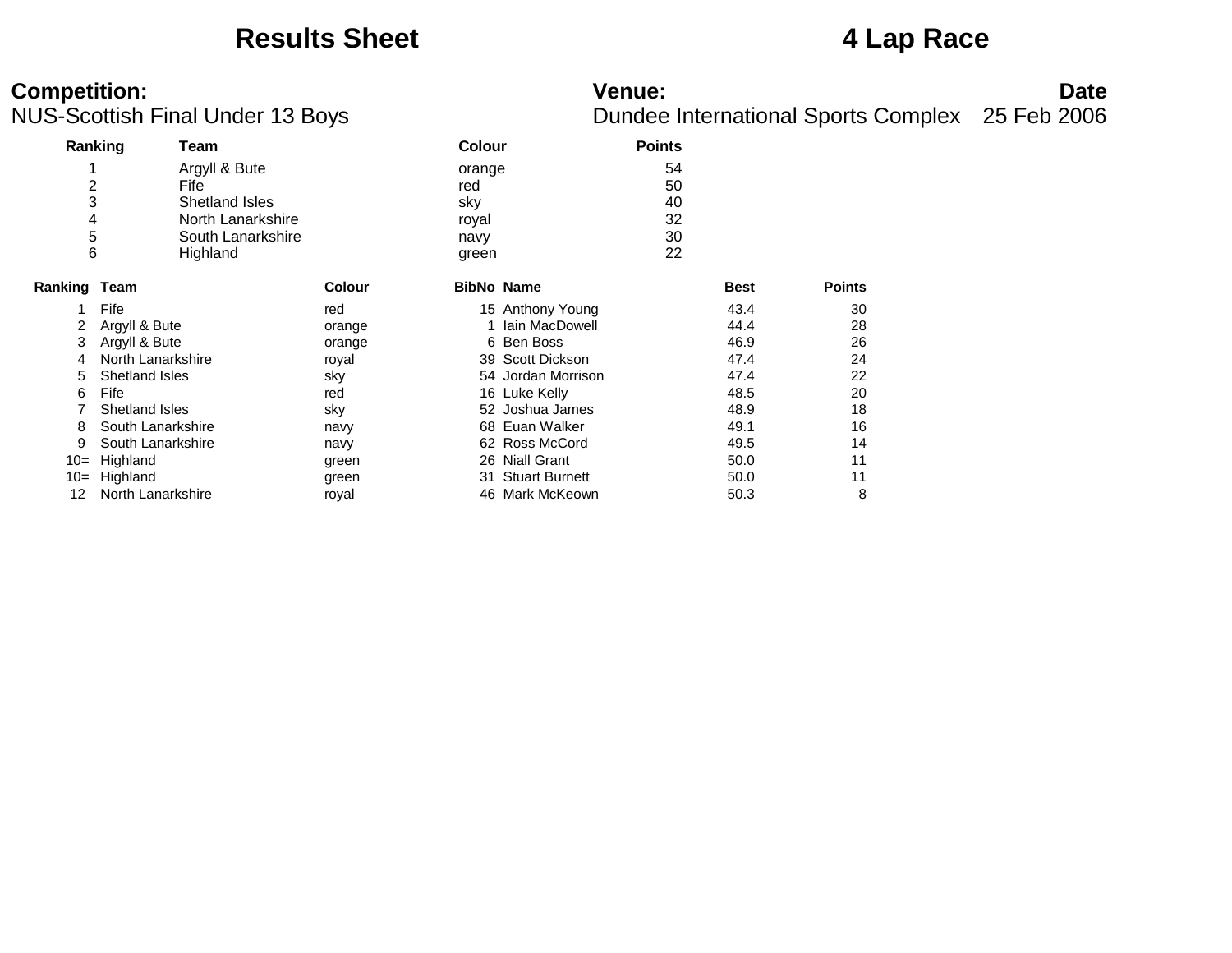### **Results Sheet 6 Lap Time Trial**

# **Competition:**<br>**Date**<br>Dundee International Sports Complex 25 Feb 2006<br>Dundee International Sports Complex 25 Feb 2006

|                                         | Ranking               | Team                                                                                          |               | <b>Colour</b>                                  |                        | <b>Points</b>                    |             |               |
|-----------------------------------------|-----------------------|-----------------------------------------------------------------------------------------------|---------------|------------------------------------------------|------------------------|----------------------------------|-------------|---------------|
| 1<br>$\overline{c}$<br>3<br>4<br>5<br>6 |                       | Argyll & Bute<br>Fife<br>Highland<br>South Lanarkshire<br>North Lanarkshire<br>Shetland Isles |               | orange<br>red<br>green<br>navy<br>royal<br>sky |                        | 48<br>46<br>40<br>38<br>32<br>24 |             |               |
| Ranking Team                            |                       |                                                                                               | <b>Colour</b> | <b>BibNo Name</b>                              |                        |                                  | <b>Best</b> | <b>Points</b> |
|                                         | Fife                  |                                                                                               | red           |                                                | 17 Craig Robinson      |                                  | 1:06.9      | 30            |
| 2                                       | Highland              |                                                                                               | green         |                                                | 27 Craig Sutherland    |                                  | 1:10.5      | 28            |
| 3                                       | Argyll & Bute         |                                                                                               | orange        |                                                | 2 Struan Carmichael    |                                  | 1:12.0      | 26            |
| 4                                       | North Lanarkshire     |                                                                                               | royal         |                                                | 38 Owen Ronald         |                                  | 1:12.4      | 24            |
| 5                                       | Argyll & Bute         |                                                                                               | orange        |                                                | 4 Ian Hamish Paton     |                                  | 1:12.8      | 22            |
| 6                                       | South Lanarkshire     |                                                                                               | navy          | 72.                                            | <b>Billy Clarkston</b> |                                  | 1:15.7      | 20            |
|                                         | South Lanarkshire     |                                                                                               | navy          |                                                | 69 Ross Hill           |                                  | 1:17.2      | 18            |
| 8                                       | Fife                  |                                                                                               | red           | 18.                                            | Peter Henderson        |                                  | 1:18.5      | 16            |
| 9                                       | <b>Shetland Isles</b> |                                                                                               | sky           | 56                                             | David Arthur           |                                  | 1:18.7      | 14            |
| 10                                      | Highland              |                                                                                               | green         |                                                | 30 Matthew Fothergill  |                                  | 1:19.5      | 12            |
| 11                                      | <b>Shetland Isles</b> |                                                                                               | sky           | 51                                             | <b>Stuart Farmer</b>   |                                  | 1:20.8      | 10            |
| 12                                      | North Lanarkshire     |                                                                                               | royal         | 45                                             | Ross Anderson          |                                  | 1:20.9      | 8             |
|                                         | Argyll & Bute         |                                                                                               | orange        |                                                | 3 Steven Higson        |                                  | 0.0         | 0             |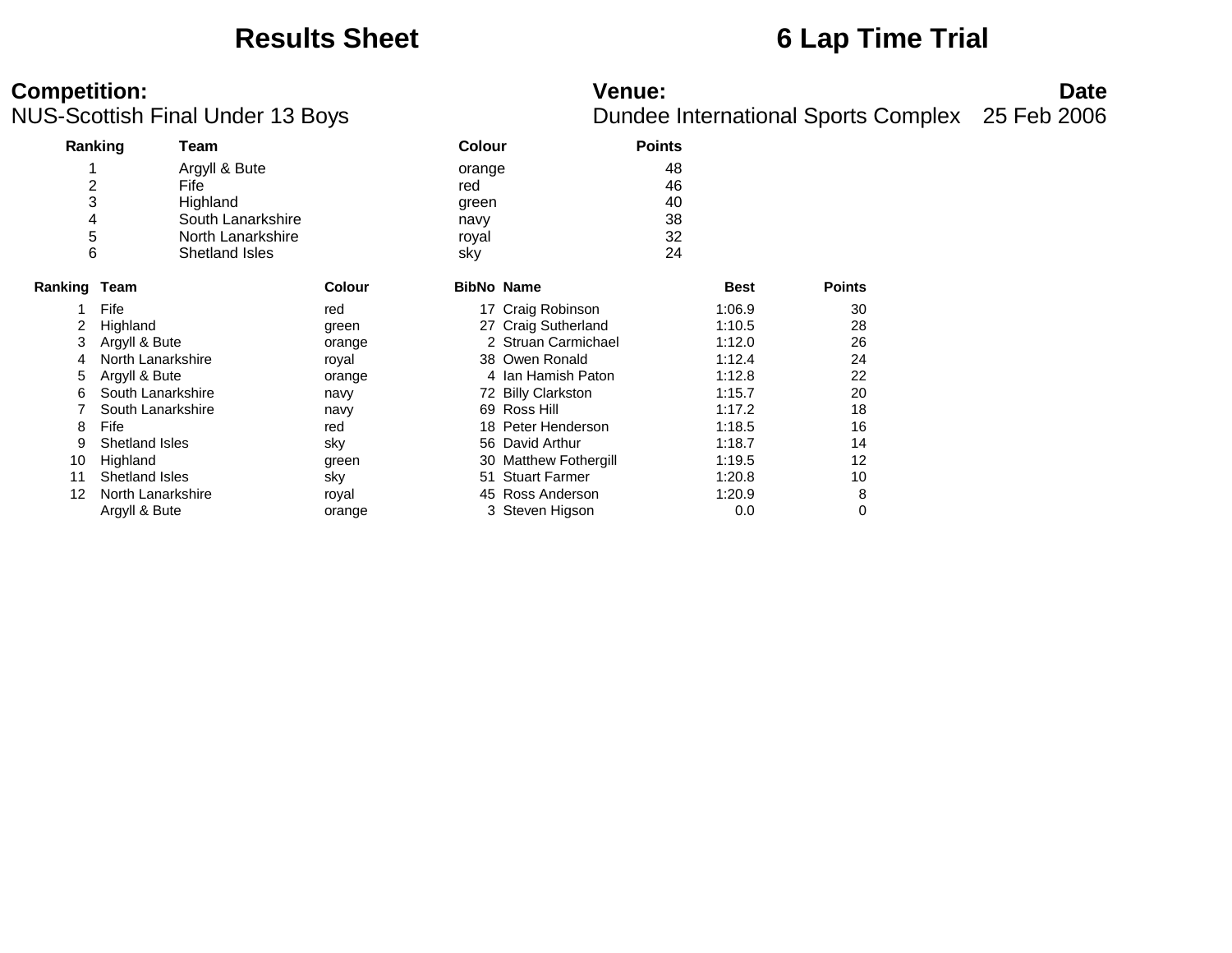### **Event Official Results Sheet 8 Lap Paarlauf**

| <b>Competition:</b> |    | <b>NUS-Scottish Final Under 13 Boys</b> |        | <b>Venue:</b> |       |                    |               | <b>Date</b><br>Dundee International Sports Complex 25 Feb 2006 |
|---------------------|----|-----------------------------------------|--------|---------------|-------|--------------------|---------------|----------------------------------------------------------------|
| Ranking Code Team   |    |                                         | Colour | Heat          | Final | <b>Performance</b> | <b>Points</b> |                                                                |
|                     | 02 | Fife                                    | red    | 1:27.6        | 0.0   | 1:27.6             | 70            |                                                                |
|                     | 01 | Argyll & Bute                           | orange | 1:29.2        | 0.0   | 1:29.2             | 60            |                                                                |
| 3                   | 03 | Highland                                | green  | 1:31.8        | 0.0   | 1:31.8             | 50            |                                                                |
| 4                   | 04 | North Lanarkshire                       | royal  | 1:32.2        | 0.0   | 1:32.2             | 40            |                                                                |
| 5                   | 06 | South Lanarkshire                       | navy   | 1:34.5        | 0.0   | 1:34.5             | 30            |                                                                |
| 6                   | 05 | Shetland Isles                          | sky    | 1:37.0        | 0.0   | 1:37.0             | 20            |                                                                |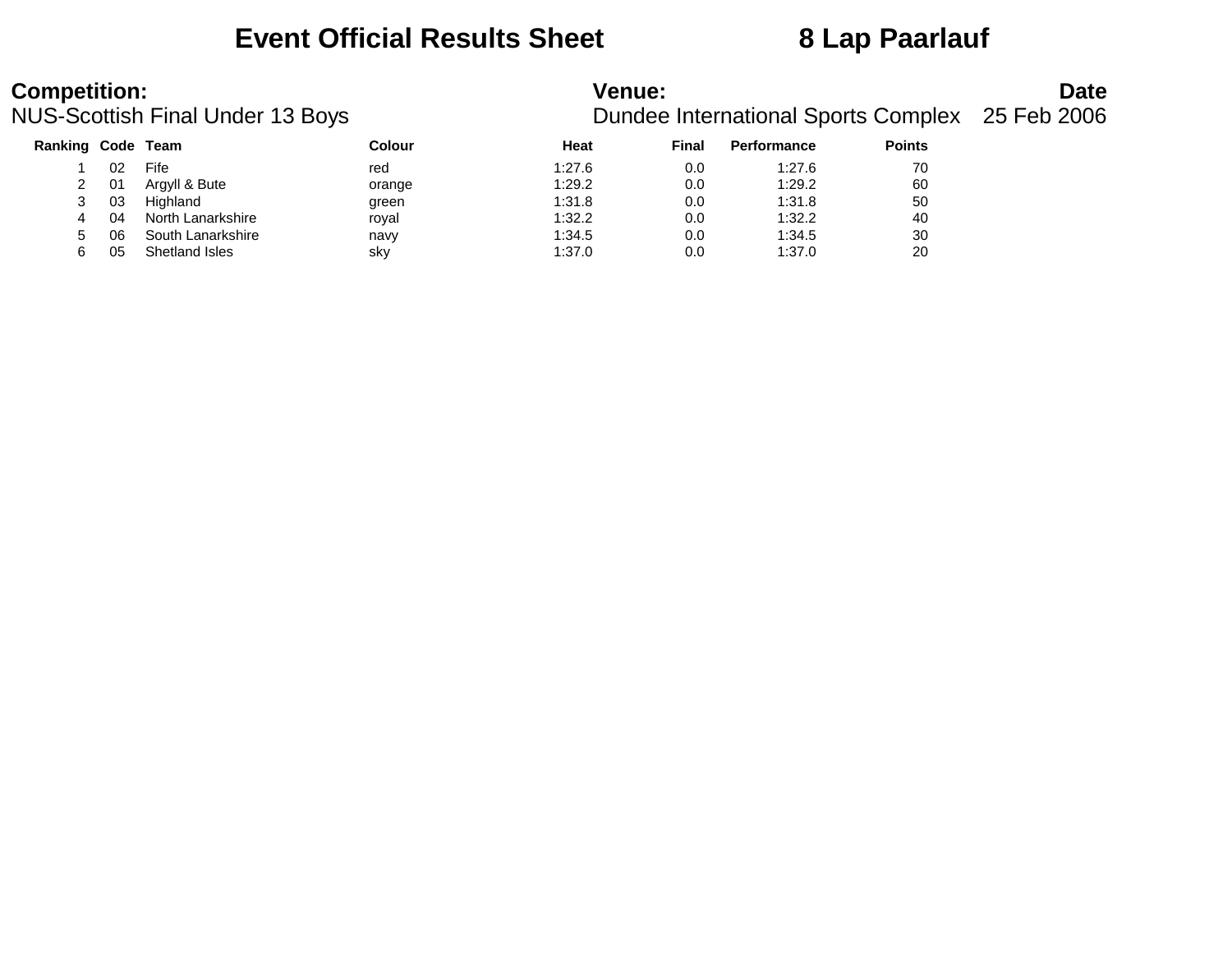### **Event Official Results Sheet 4 x 1 Lap Relay**

### **Competition:**<br>**Date**<br>Dundee International Sports Complex 25 Feb 2006<br>Dundee International Sports Complex 25 Feb 2006 Dundee International Sports Complex 25 Feb 2006

| Ranking Code Team |     |                   | Colour | <b>Heat</b> | Final | <b>Performance</b> | <b>Points</b> |
|-------------------|-----|-------------------|--------|-------------|-------|--------------------|---------------|
|                   | 01  | Argyll & Bute     | orange | 44.9        | 0.0   | 44.9               | 70            |
|                   | -04 | North Lanarkshire | roval  | 45.9        | 0.0   | 45.9               | 60            |
|                   | -02 | Fife              | red    | 46.6        | 0.0   | 46.6               | 50            |
|                   | 05  | Shetland Isles    | sky    | 48.0        | 0.0   | 48.0               | 40            |
| 5                 | 06  | South Lanarkshire | navy   | 48.7        | 0.0   | 48.7               | 30            |
| 6                 | 03  | Highland          | green  | 49.2        | 0.0   | 49.2               | 20            |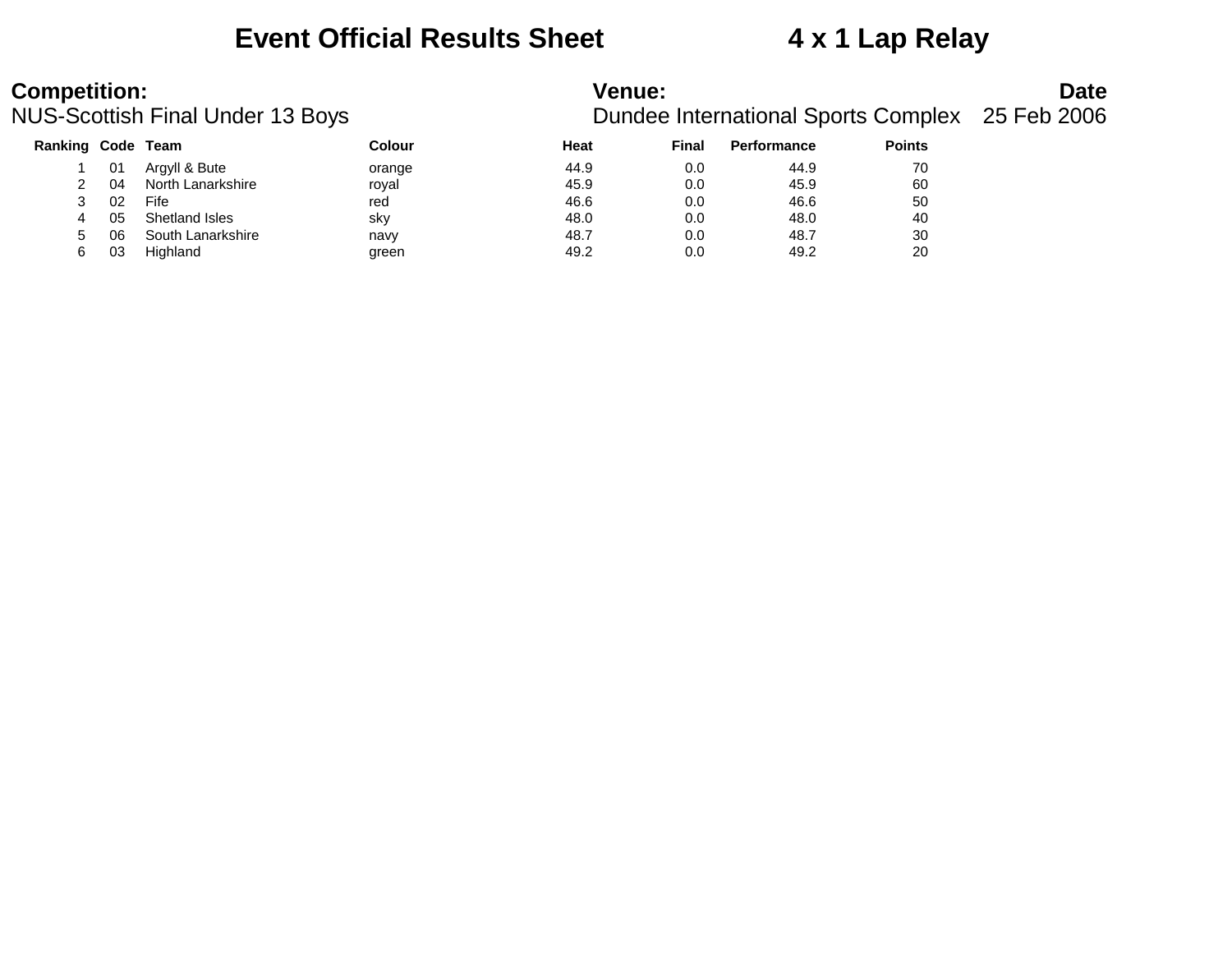### **Event Official Results Sheet 4 x 2 Lap Relay**

### **Competition:**<br>**Date**<br>Dundee International Sports Complex 25 Feb 2006<br>Dundee International Sports Complex 25 Feb 2006 Dundee International Sports Complex 25 Feb 2006

| Ranking Code Team |     |                   | Colour | Heat   | <b>Final</b> | <b>Performance</b> | <b>Points</b> |
|-------------------|-----|-------------------|--------|--------|--------------|--------------------|---------------|
|                   | 01  | Argyll & Bute     | orange | 1:28.2 | 0.0          | 1:28.2             | 70            |
|                   | 04  | North Lanarkshire | roval  | 1:29.7 | 0.0          | 1:29.7             | 60            |
|                   | -02 | Fife              | red    | 1:29.8 | 0.0          | 1:29.8             | 50            |
| 4                 | 05  | Shetland Isles    | sky    | 1:30.2 | 0.0          | 1:30.2             | 40            |
| 5                 | 06  | South Lanarkshire | navy   | 1:31.6 | 0.0          | 1:31.6             | 30            |
| 6                 | 03  | Highland          | green  | 1:31.7 | 0.0          | 1:31.7             | 20            |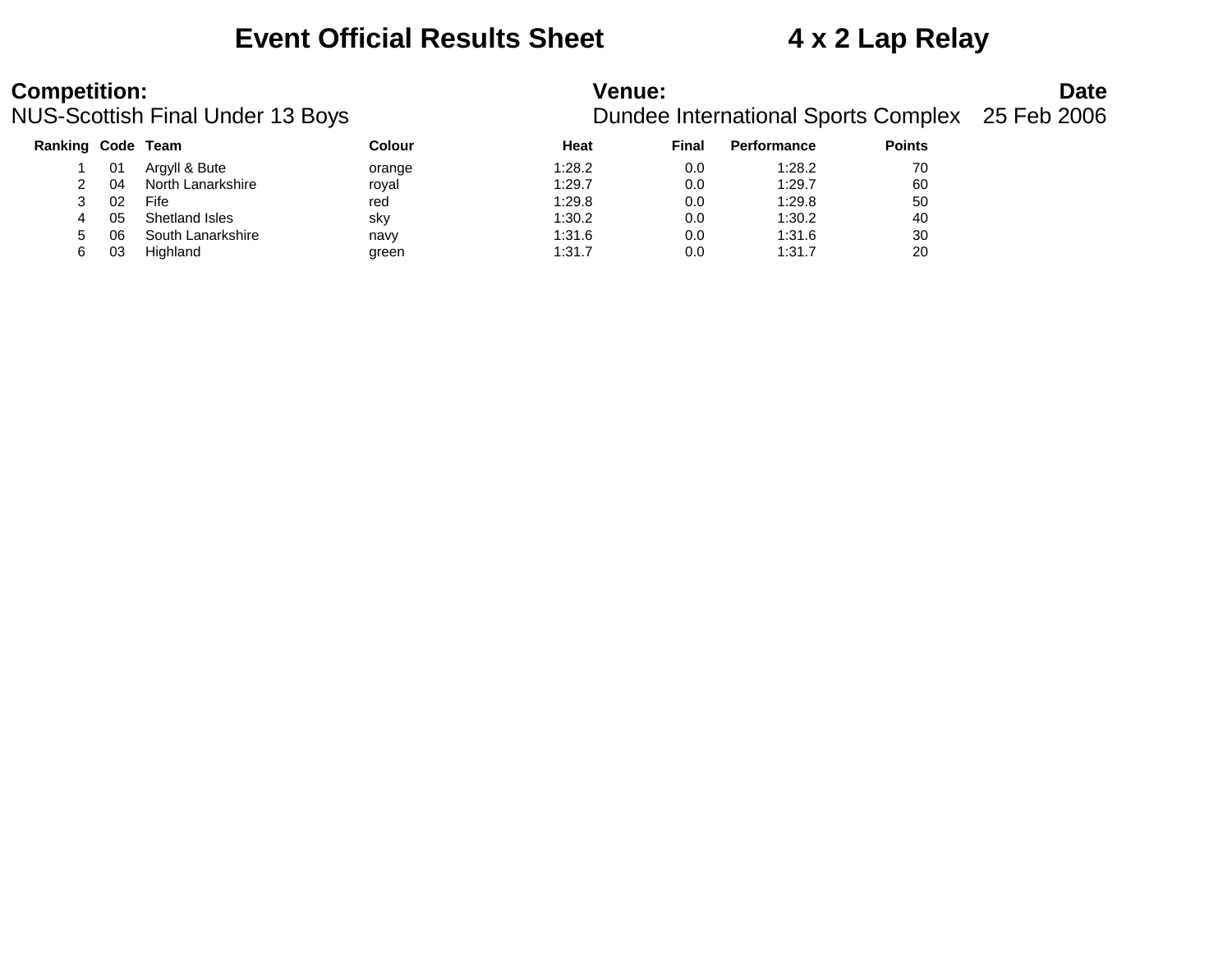### Results Sheet **High Jump**

# **Competition:**<br>**Date**<br>Dundee International Sports Complex 25 Feb 2006<br>Dundee International Sports Complex 25 Feb 2006

| Ranking             |                       | Team              |               |                   | <b>Colour</b>         |    |             |               |  |
|---------------------|-----------------------|-------------------|---------------|-------------------|-----------------------|----|-------------|---------------|--|
|                     |                       | Argyll & Bute     |               | orange            |                       | 53 |             |               |  |
| 2                   |                       | Fife              |               | red               |                       | 51 |             |               |  |
| 3                   |                       | South Lanarkshire |               | navy              |                       | 46 |             |               |  |
|                     | $4=$                  | Highland          |               | green             |                       | 26 |             |               |  |
|                     | $4=$                  | North Lanarkshire |               | royal             |                       | 26 |             |               |  |
| 6                   |                       | Shetland Isles    |               | sky               |                       | 18 |             |               |  |
| <b>Ranking Team</b> |                       |                   | <b>Colour</b> | <b>BibNo Name</b> |                       |    | <b>Best</b> | <b>Points</b> |  |
|                     | Argyll & Bute         |                   | orange        |                   | 3 Steven Higson       |    | 1.60        | 30            |  |
| 2                   | Fife                  |                   | red           |                   | 15 Anthony Young      |    | 1.60        | 28            |  |
| 3                   | South Lanarkshire     |                   | navy          |                   | 72 Billy Clarkston    |    | 1.45        | 26            |  |
| $4=$                | Argyll & Bute         |                   | orange        |                   | 6 Ben Boss            |    | 1.25        | 23            |  |
| $4=$                | Fife                  |                   | red           | 21                | Daniel Boggon         |    | 1.25        | 23            |  |
| 6                   | South Lanarkshire     |                   | navy          |                   | 71 Daniel Grieve      |    | 1.25        | 20            |  |
|                     | <b>Shetland Isles</b> |                   | sky           |                   | 60 Matthew Williamson |    | 1.20        | 18            |  |
| 8                   | Highland              |                   | green         |                   | 28 Tomas Smith        |    | 1.20        | 16            |  |
| 9                   | North Lanarkshire     |                   | royal         |                   | 48 Kyran McAulay      |    | 1.20        | 14            |  |
| 10                  | North Lanarkshire     |                   | royal         |                   | 43 Scott McKendry     |    | 1.10        | 12            |  |
| 11                  | Highland              |                   | green         |                   | 26 Niall Grant        |    | 1.00        | 10            |  |
|                     | <b>Shetland Isles</b> |                   | sky           |                   | 52 Joshua James       |    | 0.00        | 0             |  |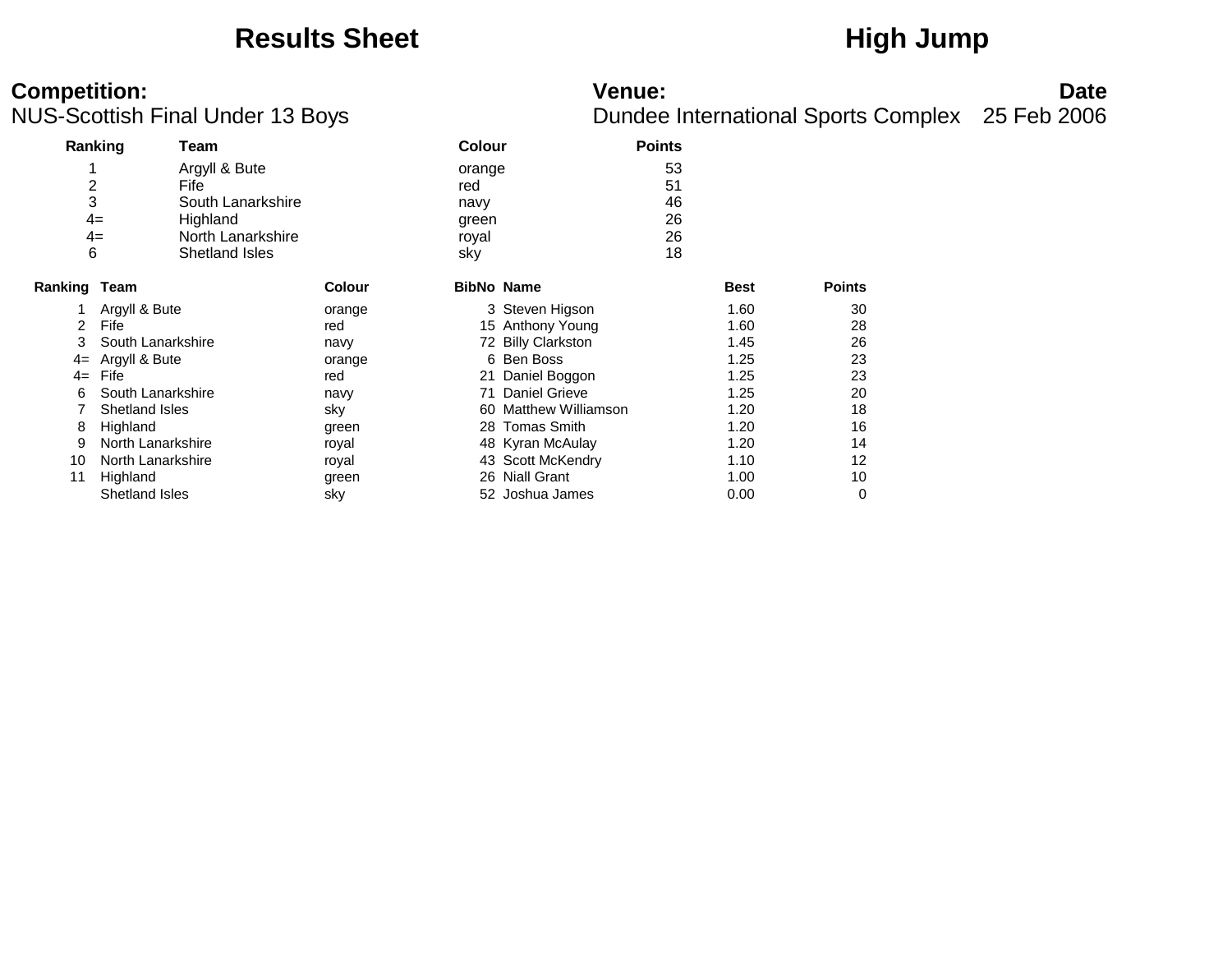### **Results Sheet Shot**

# **Competition:**<br>**Date**<br>Dundee International Sports Complex 25 Feb 2006<br>Dundee International Sports Complex 25 Feb 2006

| Ranking                 |                   | Team              |               |                   | <b>Colour</b><br><b>Points</b> |    |             |               |  |
|-------------------------|-------------------|-------------------|---------------|-------------------|--------------------------------|----|-------------|---------------|--|
| 1                       |                   | Fife              |               | red               |                                | 56 |             |               |  |
| $\overline{\mathbf{c}}$ |                   | Highland          |               | green             |                                | 46 |             |               |  |
| 3                       |                   | South Lanarkshire |               | navy              |                                | 42 |             |               |  |
| 4                       |                   | Argyll & Bute     |               | orange            |                                | 38 |             |               |  |
| 5                       |                   | North Lanarkshire |               | royal             |                                | 26 |             |               |  |
| 6                       |                   | Shetland Isles    |               | sky               |                                | 20 |             |               |  |
| Ranking Team            |                   |                   | <b>Colour</b> | <b>BibNo Name</b> |                                |    | <b>Best</b> | <b>Points</b> |  |
|                         | Fife              |                   | red           |                   | 19 Ross McManus                |    | 10.11       | 30            |  |
|                         | South Lanarkshire |                   | navy          | 61                | Lewis Nicholson                |    | 9.65        | 28            |  |
| 3                       | Fife              |                   | red           |                   | 23 Alan Smith                  |    | 9.29        | 26            |  |
| 4                       | Highland          |                   | green         |                   | 29 Liam Nicholson              |    | 8.60        | 24            |  |
| 5                       | Highland          |                   | green         |                   | 32 Jordan Morrison             |    | 8.17        | 22            |  |
| 6                       | Argyll & Bute     |                   | orange        | 11                | Eoghan MacLachlainne           |    | 8.16        | 20            |  |
|                         | Argyll & Bute     |                   | orange        |                   | 7 Innes Muir                   |    | 7.84        | 18            |  |
| 8                       | North Lanarkshire |                   | royal         | 41                | David McCrumb                  |    | 7.50        | 16            |  |
| 9                       | South Lanarkshire |                   | navy          | 65.               | <b>Thomas McIntosh</b>         |    | 7.07        | 14            |  |
| 10                      | Shetland Isles    |                   | sky           | 49                | Sean Maver                     |    | 7.01        | 12            |  |
| 11                      | North Lanarkshire |                   | royal         | 47                | Ross Lowe                      |    | 6.36        | 10            |  |
| 12                      | Shetland Isles    |                   | sky           | 51                | <b>Stuart Farmer</b>           |    | 5.90        | 8             |  |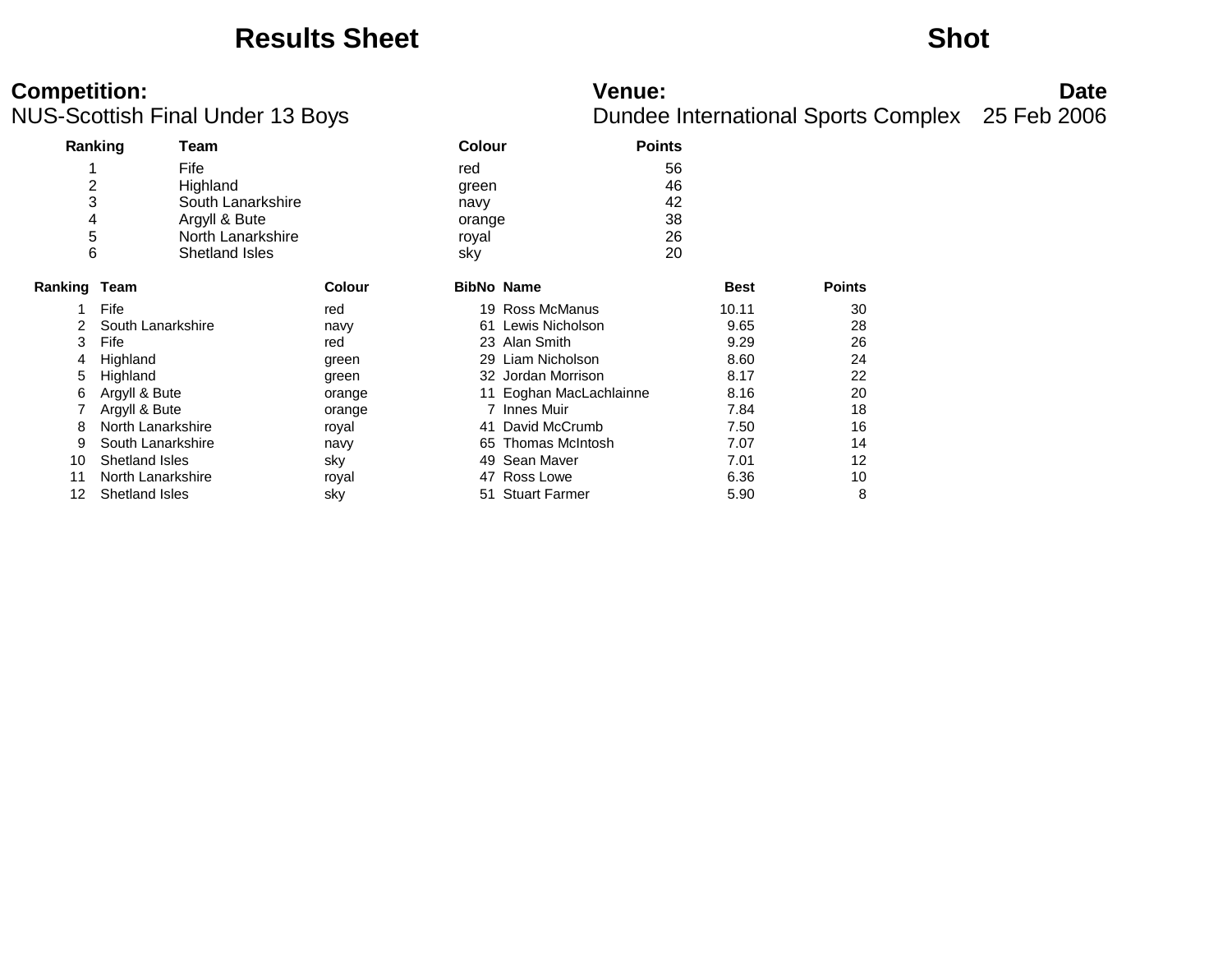### **Results Sheet Speed Bounce**

# **Competition:**<br>**Date**<br>Dundee International Sports Complex 25 Feb 2006<br>Dundee International Sports Complex 25 Feb 2006

| Ranking        |                       | Team              |               | <b>Colour</b>     |                       | <b>Points</b> |       |               |
|----------------|-----------------------|-------------------|---------------|-------------------|-----------------------|---------------|-------|---------------|
| 4              |                       | Argyll & Bute     |               | orange            |                       | 53            |       |               |
| $\overline{2}$ |                       | Shetland Isles    |               | sky               |                       | 50            |       |               |
| 3              |                       | North Lanarkshire |               | royal             |                       | 47            |       |               |
| $4=$           |                       | Fife              |               | red               |                       | 27            |       |               |
| 4=             |                       | Highland          |               | green             |                       | 27            |       |               |
| 6              |                       | South Lanarkshire |               | navy              |                       | 24            |       |               |
| Ranking Team   |                       |                   | <b>Colour</b> | <b>BibNo Name</b> |                       |               | Total | <b>Points</b> |
|                | Argyll & Bute         |                   | orange        |                   | 2 Struan Carmichael   |               | 78    | 30            |
| $2=$           | North Lanarkshire     |                   | royal         |                   | 44 Euan Park          |               | 76    | 27            |
| $2=$           | Shetland Isles        |                   | sky           |                   | 56 David Arthur       |               | 76    | 27            |
| $4=$           | Argyll & Bute         |                   | orange        |                   | 9 Rhys Campbell       |               | 75    | 23            |
| $4=$           | <b>Shetland Isles</b> |                   | sky           |                   | 57 Lorne McNiven      |               | 75    | 23            |
| 6              | North Lanarkshire     |                   | royal         |                   | 42 Aiden Mullen       |               | 73    | 20            |
| $7 =$          | Fife                  |                   | red           |                   | 16 Luke Kelly         |               | 66    | 16            |
| $7 =$          | Highland              |                   | green         |                   | 30 Matthew Fothergill |               | 66    | 16            |
| 7=             | South Lanarkshire     |                   | navy          |                   | 63 Ross McGill        |               | 66    | 16            |
| $10=$          | Fife                  |                   | red           |                   | 22 Martin Rennie      |               | 64    | 11            |
| $10=$          | Highland              |                   | green         |                   | 34 Jamie Macdonald    |               | 64    | 11            |
| 12             | South Lanarkshire     |                   | navy          |                   | 69 Ross Hill          |               | 57    | 8             |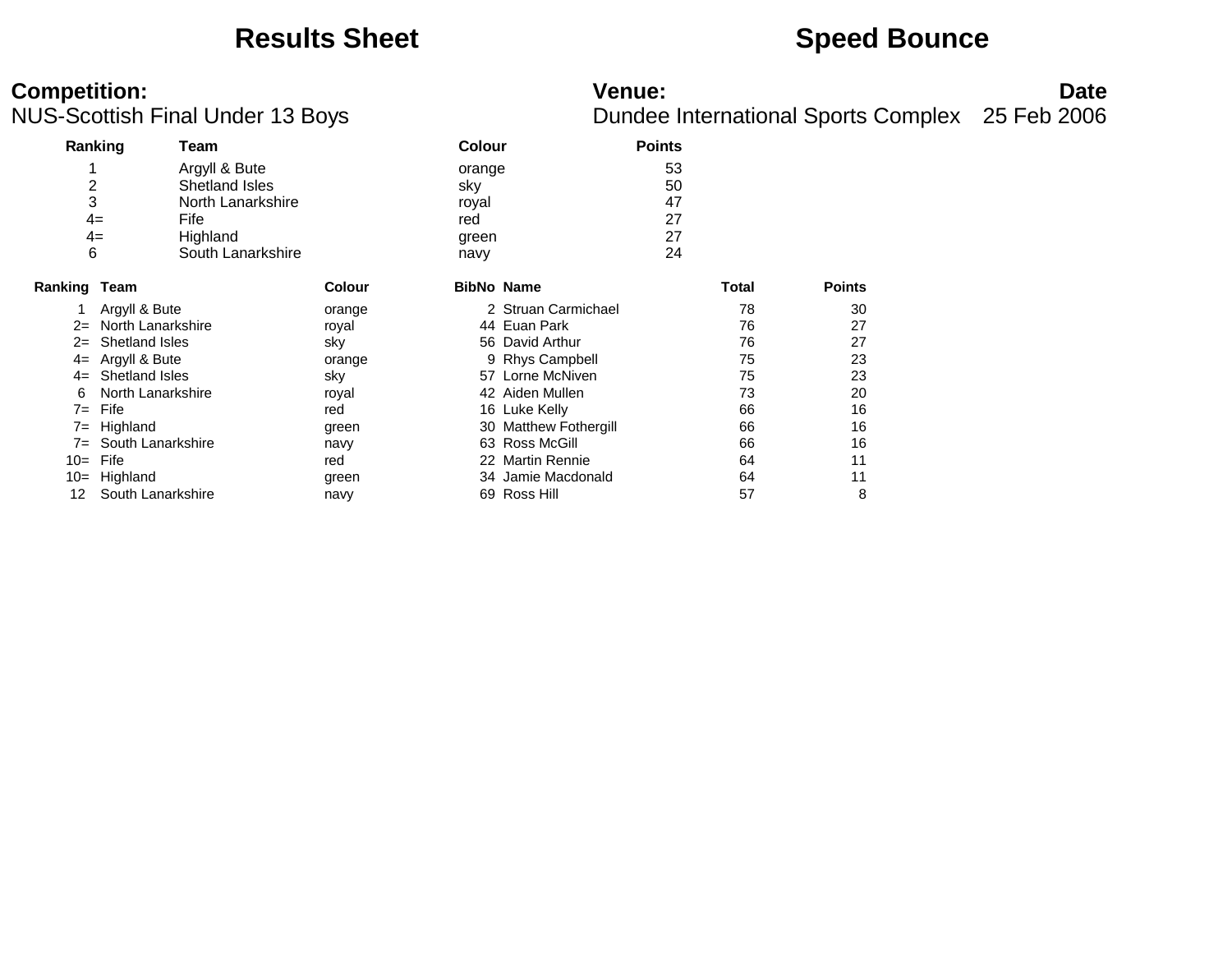### **Results Sheet Standing Long Jump**

# **Competition:**<br>**Date**<br>Dundee International Sports Complex 25 Feb 2006<br>Dundee International Sports Complex 25 Feb 2006

| Ranking        |                       | Team              |               | <b>Colour</b>     |                     | <b>Points</b> |             |               |
|----------------|-----------------------|-------------------|---------------|-------------------|---------------------|---------------|-------------|---------------|
|                |                       | Highland          |               | green             |                     | 54            |             |               |
| $\overline{c}$ |                       | Argyll & Bute     |               | orange            |                     | 48            |             |               |
| 3              |                       | North Lanarkshire |               | royal             |                     | 36            |             |               |
|                | $4=$                  | Fife              |               | red               |                     | 34            |             |               |
|                | $4=$                  | Shetland Isles    |               | sky               |                     | 34            |             |               |
| 6              |                       | South Lanarkshire |               | navy              |                     | 22            |             |               |
| Ranking Team   |                       |                   | <b>Colour</b> | <b>BibNo Name</b> |                     |               | <b>Best</b> | <b>Points</b> |
|                | Highland              |                   | green         |                   | 27 Craig Sutherland |               | 2.45        | 30            |
| 2              | Argyll & Bute         |                   | orange        |                   | Iain MacDowell      |               | 2.44        | 28            |
| 3              | North Lanarkshire     |                   | royal         |                   | 40 Lewis Gibb       |               | 2.12        | 26            |
| 4              | Highland              |                   | green         | 36                | Alan Sinclair       |               | 2.10        | 24            |
| 5              | Fife                  |                   | red           |                   | 13 Danny McTear     |               | 2.07        | 22            |
| 6              | Argyll & Bute         |                   | orange        |                   | 10 Angus MacCallum  |               | 2.04        | 20            |
|                | <b>Shetland Isles</b> |                   | sky           |                   | 53 Jordan Moar      |               | 2.02        | 18            |
| 8              | <b>Shetland Isles</b> |                   | sky           |                   | 50 Sean Bell        |               | 1.92        | 16            |
| 9              | South Lanarkshire     |                   | navy          | 70.               | Sean Houston        |               | 1.86        | 14            |
| 10             | Fife                  |                   | red           |                   | 24 Andrew Wallace   |               | 1.84        | 12            |
| 11             | North Lanarkshire     |                   | royal         | 38                | Owen Ronald         |               | 1.74        | 10            |
| 12             | South Lanarkshire     |                   | navy          |                   | 64 Miller McIntosh  |               | 1.73        | 8             |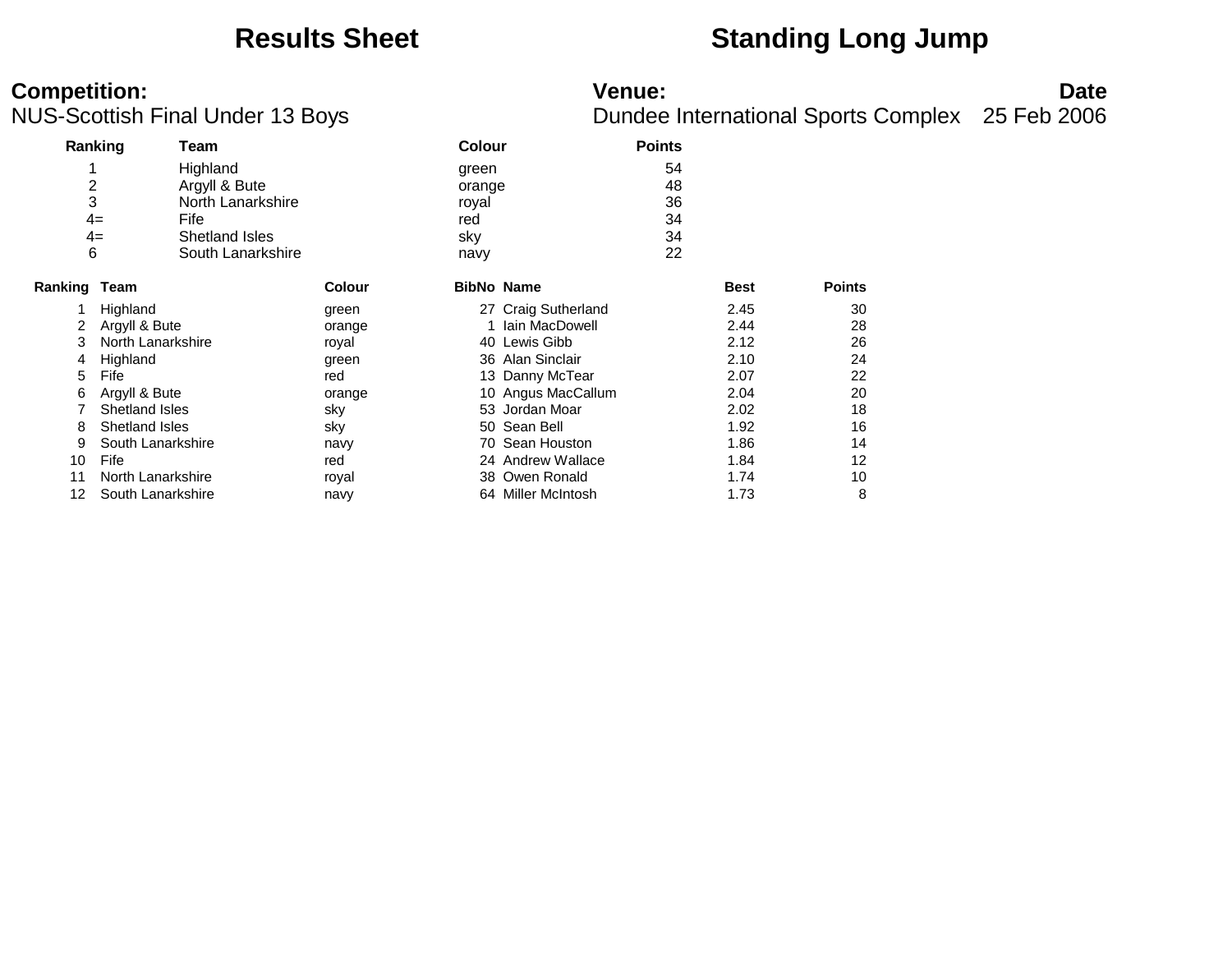### **Results Sheet Standing Triple Jump**

# **Competition:**<br>**Date**<br>Dundee International Sports Complex 25 Feb 2006<br>Dundee International Sports Complex 25 Feb 2006

| Ranking      |                       | Team              |               | <b>Colour</b>     |                        | <b>Points</b> |               |
|--------------|-----------------------|-------------------|---------------|-------------------|------------------------|---------------|---------------|
| 1            |                       | Argyll & Bute     |               | orange            |                        | 48            |               |
|              | $2=$                  | Fife              |               | red               |                        | 40            |               |
|              | $2=$                  | North Lanarkshire |               | royal             |                        | 40            |               |
| 4            |                       | Shetland Isles    |               | sky               |                        | 36            |               |
| 5            |                       | Highland          |               | green             |                        | 34            |               |
| 6            |                       | South Lanarkshire |               | navy              |                        | 30            |               |
| Ranking Team |                       |                   | <b>Colour</b> | <b>BibNo Name</b> |                        | <b>Best</b>   | <b>Points</b> |
|              | Fife                  |                   | red           |                   | 17 Craig Robinson      | 6.86          | 30            |
|              | Shetland Isles        |                   | sky           |                   | 54 Jordan Morrison     | 6.64          | 28            |
| 3            | Argyll & Bute         |                   | orange        |                   | 5 Fraser Meechan       | 6.40          | 26            |
| 4            | North Lanarkshire     |                   | royal         |                   | 37 Nathan Angelopoules | 6.35          | 24            |
| 5            | Argyll & Bute         |                   | orange        |                   | 8 Ross Robinson        | 6.20          | 22            |
| 6            | Highland              |                   | green         | 25                | Jamie Kelly            | 6.10          | 20            |
|              | South Lanarkshire     |                   | navy          |                   | 66 Kamran Scott        | 5.78          | 18            |
| 8            | North Lanarkshire     |                   | royal         |                   | 45 Ross Anderson       | 5.64          | 16            |
| 9            | Highland              |                   | green         |                   | 33 Michael Shaw        | 5.58          | 14            |
| 10           | South Lanarkshire     |                   | navy          | 67                | <b>Thomas Lafferty</b> | 5.46          | 12            |
| 11           | Fife                  |                   | red           |                   | 18 Peter Henderson     | 5.30          | 10            |
| 12           | <b>Shetland Isles</b> |                   | sky           |                   | 55 Martyn Stevenson    | 5.30          | 8             |